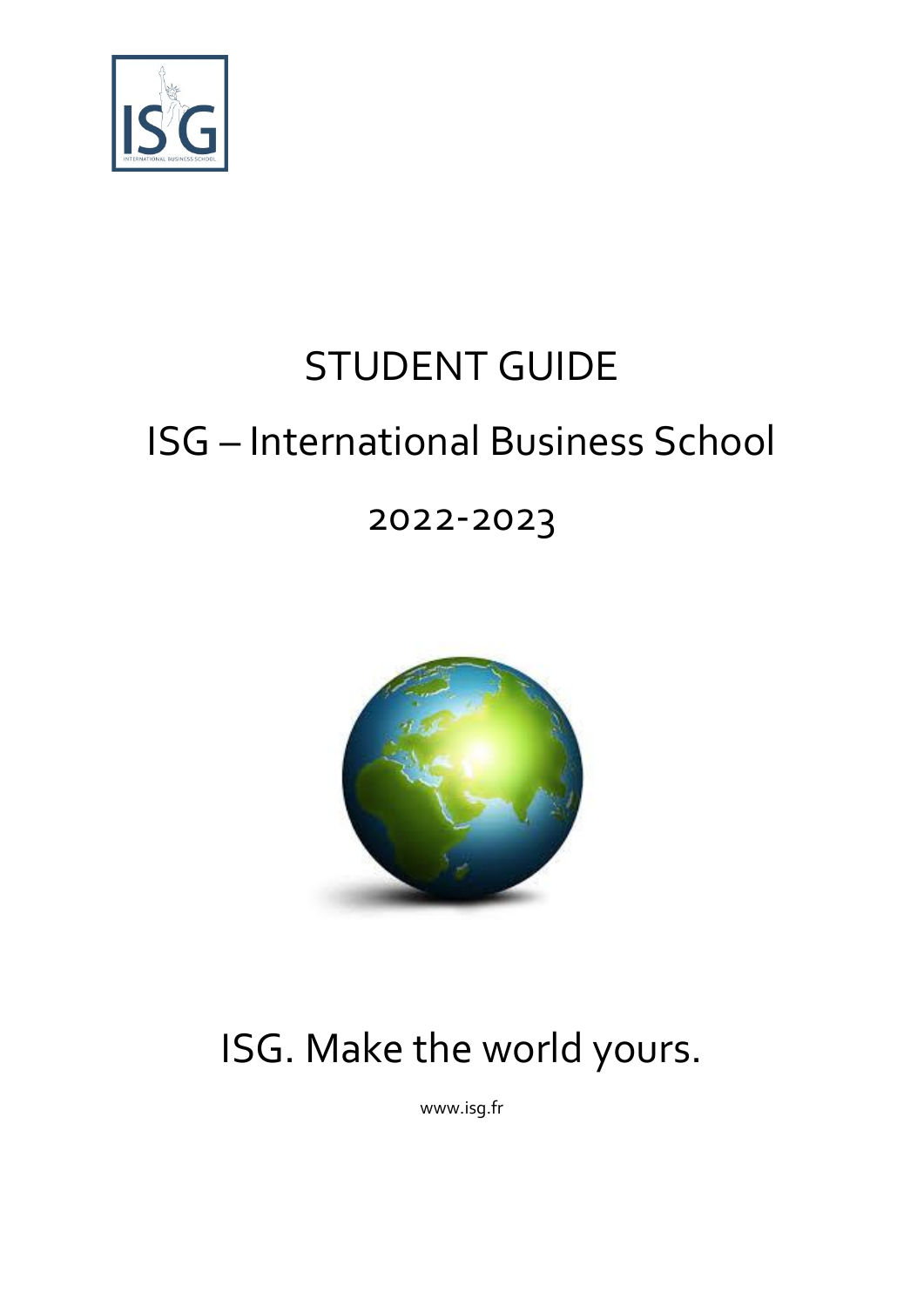

## EDITORIAL

Founded in 1967, ISG is one of the first business schools in Paris to offer an International Bachelor taught in English in Paris.

ISG has over 20 000 alumni, including 2 500 from international programmes, working in top positions in some of the largest multinational firms in over 60 countries.

I wish to thank all participants from our partner universities for choosing our institution. Through the engagement in various learning activities including classroom lectures, company visits and excursion trips, friendships are established which will last for a lifetime. It is a truly rewarding learning experience for students and I hope all participants will have an enjoyable and memorable stay with us.

We have designed this student guide for you and I truly hope you will find all the information you may need to have an amazing stay in Paris.

May you need any advice, information or help, be sure the international team is here for you on the 5<sup>th</sup> floor "Rue de Lota".

Welcome to the ISG family and have a wonderful semester in Paris!

Juliette Leroy

Director of International Relations



ISG is a member of:

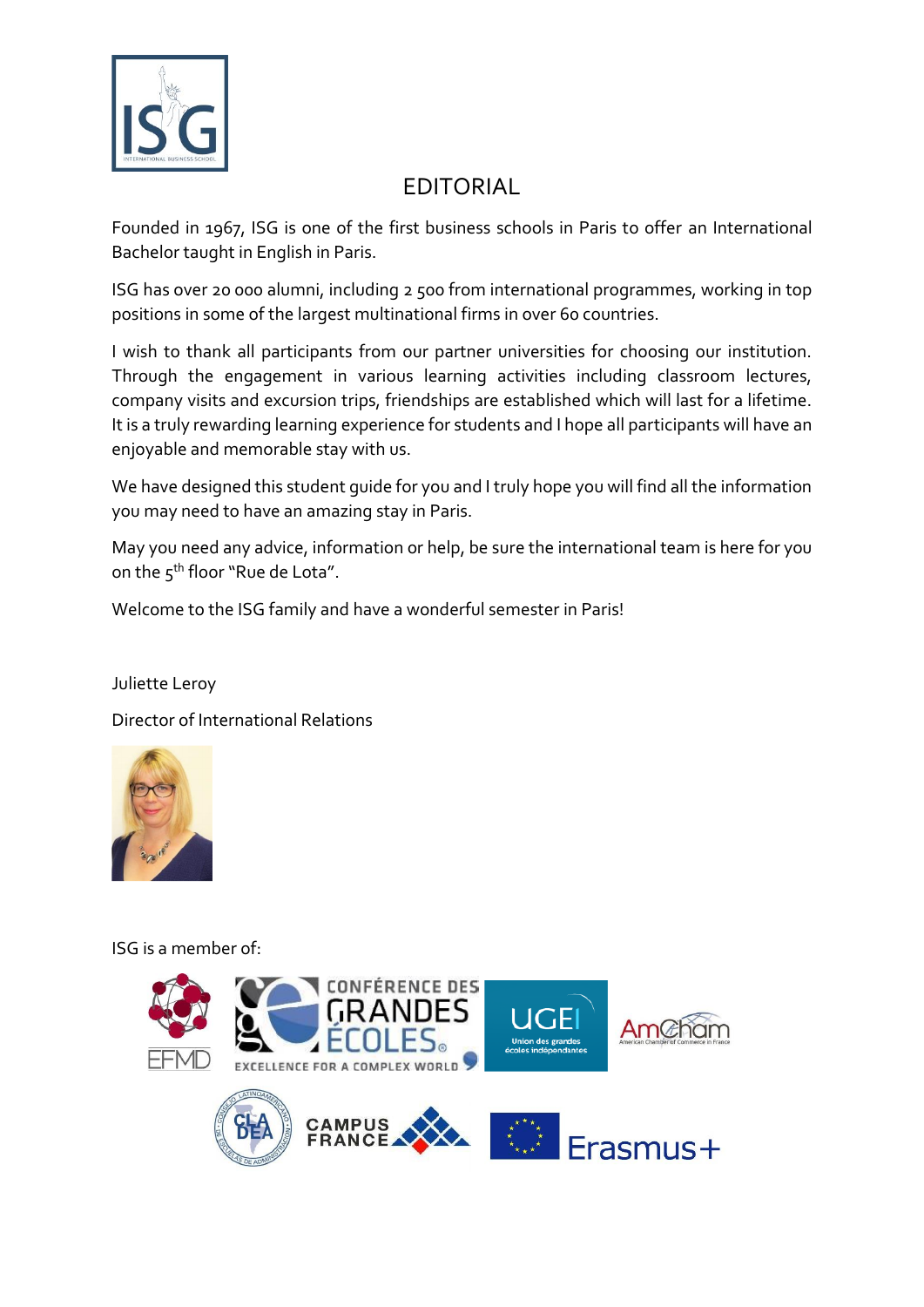

## Summary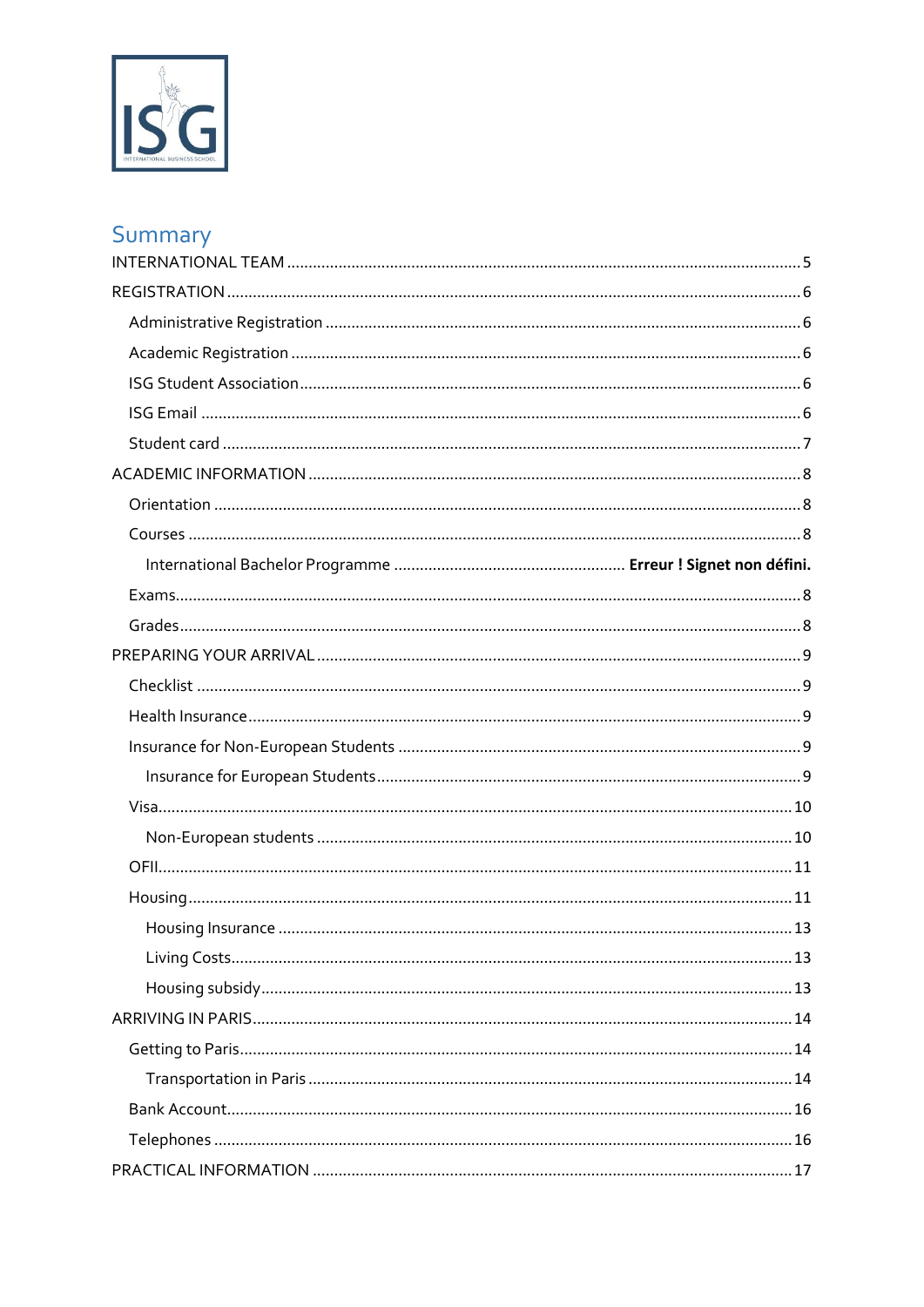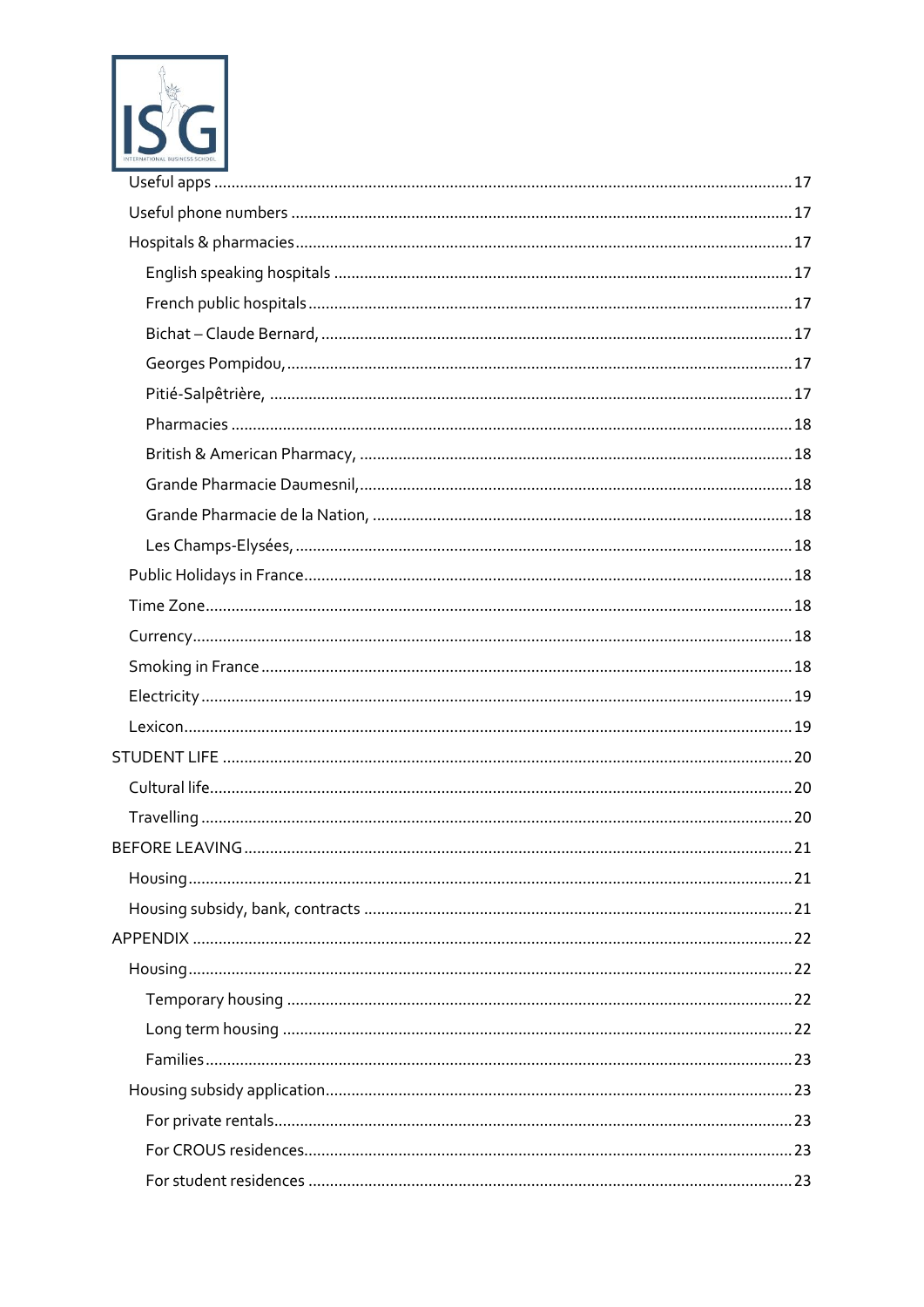

## INTERNATIONAL TEAM

<span id="page-4-0"></span>

| General information                        |                                                      |  |
|--------------------------------------------|------------------------------------------------------|--|
| Address                                    | 8, rue de Lota, 75116 Paris, France                  |  |
|                                            | 45, rue Spontini, 75116 Paris, France                |  |
|                                            | 147, rue Victor Hugo, 75116 Paris, France            |  |
| Website                                    | www.isq.fr                                           |  |
| Number of students                         | 3500                                                 |  |
| ERASMUS Code (if applicable)               | F PARIS332                                           |  |
| <b>International Relations Information</b> |                                                      |  |
| Juliette Leroy                             | <b>Elodie Gray</b>                                   |  |
| Director of International Relations        | <b>International Relations Manager</b>               |  |
| 8, rue de Lota                             | 8, rue de Lota                                       |  |
| 75116 Paris                                | 75116 Paris                                          |  |
| France                                     | France                                               |  |
| juliette.leroy@isg.fr/                     | elodie.gray@isg.fr /                                 |  |
| Phone: +33 1 56 26 26 28                   | Phone: +33 1 56 26 26 24                             |  |
| <b>Academic Information</b>                |                                                      |  |
| Website                                    | https://www.isg.fr/international/etudiants-etrangers |  |
| Language of Instruction                    | English                                              |  |
| A full semester constitutes                | 30 ECTS                                              |  |
| <b>Fall Calendar</b>                       |                                                      |  |
| Semester 1 - Fall semester                 | September to December                                |  |
| Orientation week                           | Beginning of September                               |  |
| Beginning of classes                       | <b>Beginning of September</b>                        |  |
| End of classes                             | Mid December                                         |  |
| Exam period                                | End of December                                      |  |
| <b>Nomination and Application deadline</b> | May 15 <sup>th</sup> and June 1st                    |  |
| <b>Spring Calendar</b>                     |                                                      |  |
| Semester 2 - Spring semester               | January to June                                      |  |
| Orientation week                           | Beginning of January                                 |  |
| Beginning of classes                       | Beginning of January                                 |  |
| End of classes                             | Beginning of June                                    |  |
| Exam period                                | Beginning of June                                    |  |
| Nomination and Application deadline        | October 15 <sup>th</sup> and November 1st            |  |

In case of an **emergency**, you can contact Juliette Leroy at +33 6 07 17 66 55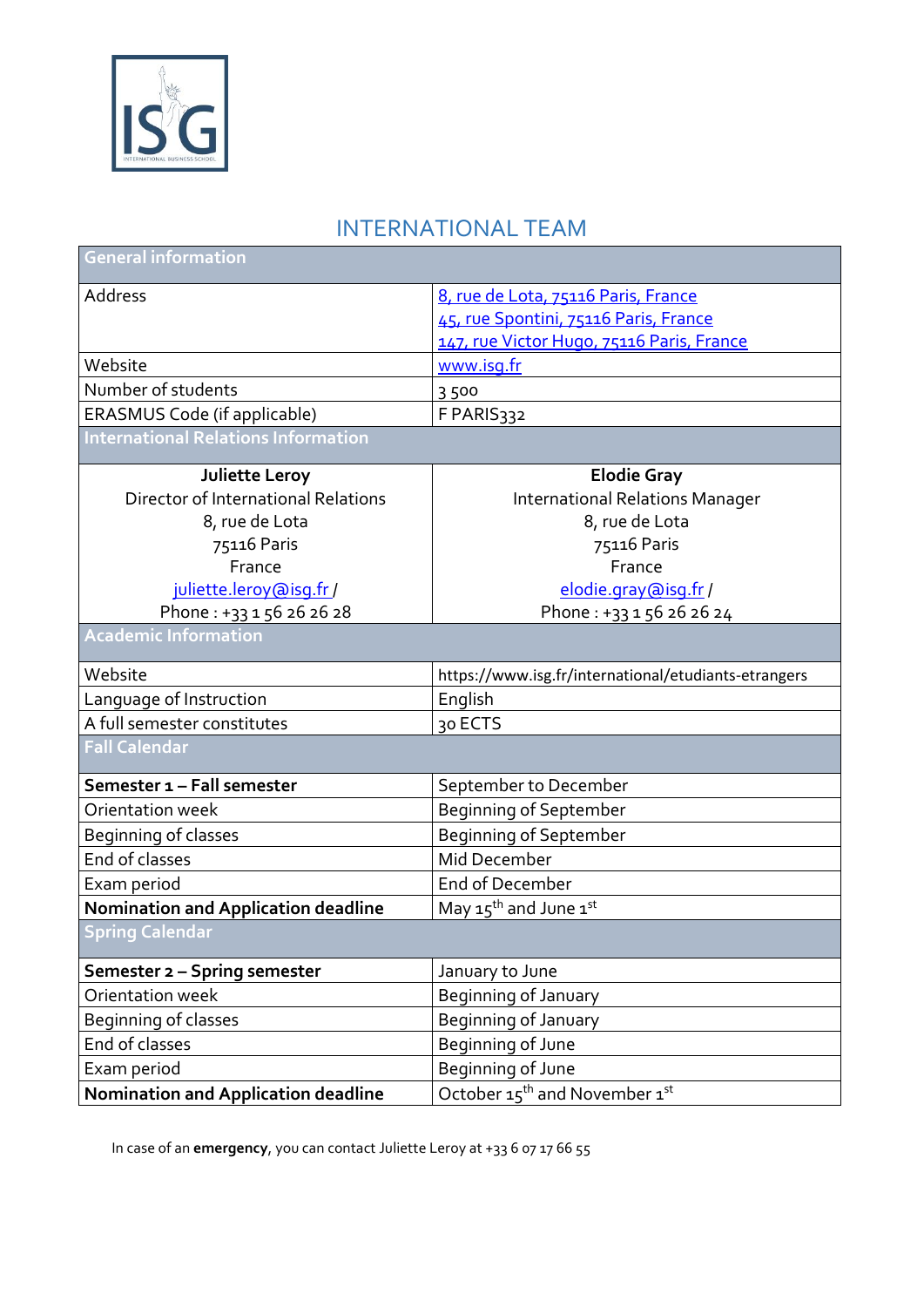

## REGISTRATION

#### <span id="page-5-1"></span><span id="page-5-0"></span>**Administrative Registration**

Exchange students are chosen by their university which will then inform ISG by email. Students will apply through a link sent by ISG and documents are to be uploaded during the application procedure. **Students must get information from their home university regarding the exchange procedures and programmes.** Upon reception of their application, ISG will send a letter of admission to each exchange student; this letter may be requested to apply for a student visa.

#### <span id="page-5-2"></span>**Academic Registration**

Before leaving your university, you will prepare a Learning Agreement with the Dean of your programme in your university and will choose your classes with their consent. You will fill out an online document choosing your classes, which can be from any year but there might be a scheduling conflict. ISG will give you a school transcript when final grades have been processed (approx. 5 weeks after final exams) to validate the credits in your home university. A full academic charge for one semester is 30 ECTS. Any changes made to your learning agreement during your semester must also be validated by your home university.

#### <span id="page-5-3"></span>**ISG Student Association**

The school has different student associations, the largest one being the BDE (Bureau des Elèves), who organizes parties and make sure student life remains lively at school. There is an International section of the BDE who organizes trips and events for the international students; you will most probably meet the students from this association especially at the beginning of your mobility. Then there are also sections for sport, art, humanitarian work…We encourage all exchange students to get involved in the various associations – it really is the best way to make friends and experience student life in France!

#### <span id="page-5-4"></span>**ISG Email**

An ISG email will be provided to each student following the model [name.surname@isg.fr](mailto:name.surname@isg.fr) [\(elodie.gray@isg.fr\)](mailto:elodie.gray@isg.fr). The email address will be used for all ISG communication during the length of your studies.

To make sure you receive all important information and communication, we suggest making a transfer to your own personal email. Once you are connected:

Click on "Options" on the top right

To the right, click on "transférer votre courrier électronique"

Write your own personal email in "transférer votre courrier électronique"

Click on "Démarrer le transfert"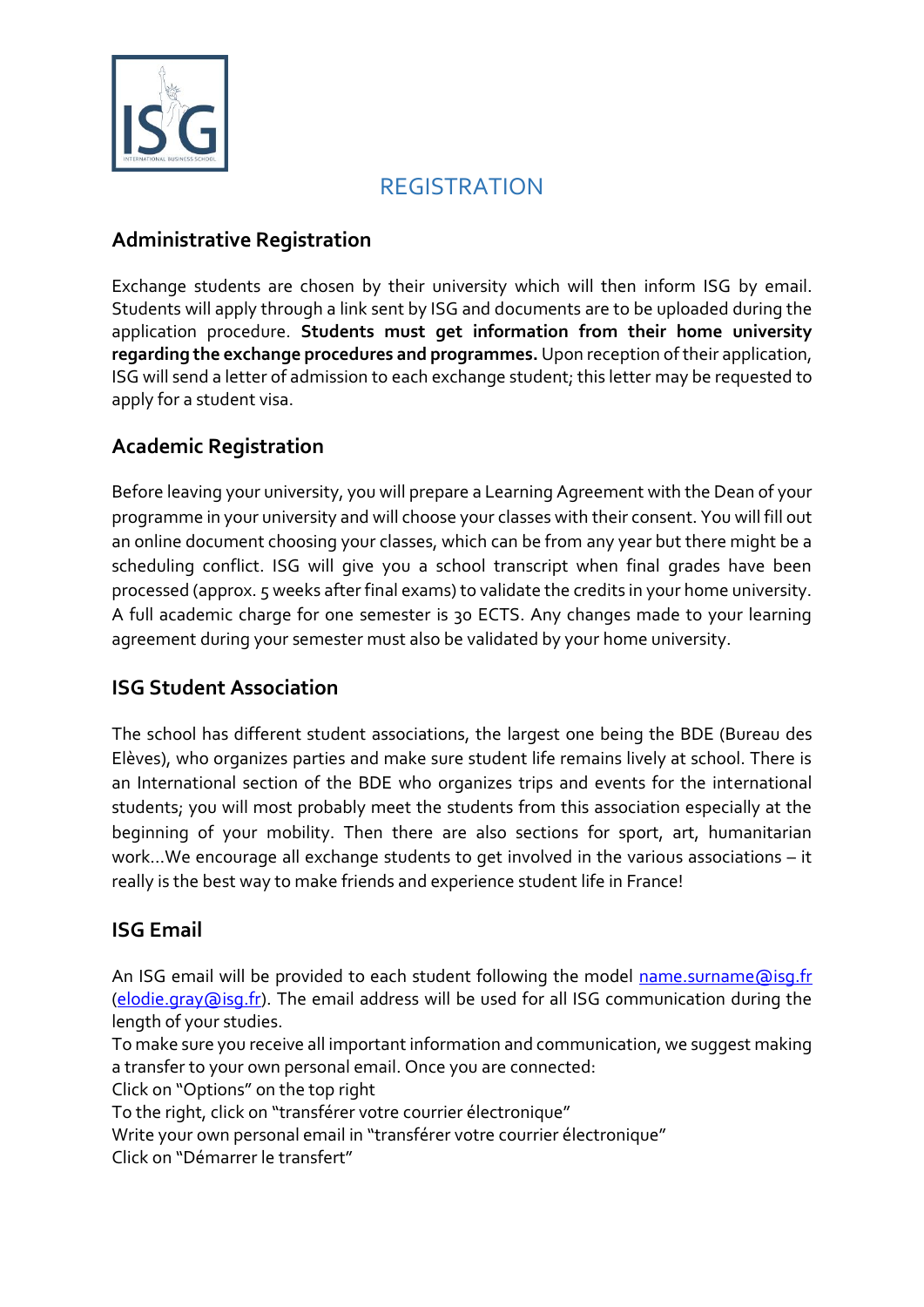

If you encounter any problems, please contact: sivline.te@isq.fr

A presentation will be made during orientation to connect to your ISG email and student platform.

#### <span id="page-6-0"></span>**Student card**

When you are fully registered, ISG will issue a student card for the academic year. You will have to come pick it up at school. The card is very important for you as in France you can benefit from many discounts when showing proof of being a student. This is usually called "tarif réduit étudiant" and it exists for the movies, in many museums and exhibitions. **You will be given one student ID so be careful not to lose it!!**

With your ISG student card, you can have low-cost meals from the Dauphine University food services (CROUS).

Address: 2 boulevard Lannes 75016 Paris

Access: Metro line 2 – Porte Dauphine

Open hours (restaurant): Monday to Friday from 11:20am to 2:15pm

Open hours (cafeteria): Monday to Friday from 8am to 5:30pm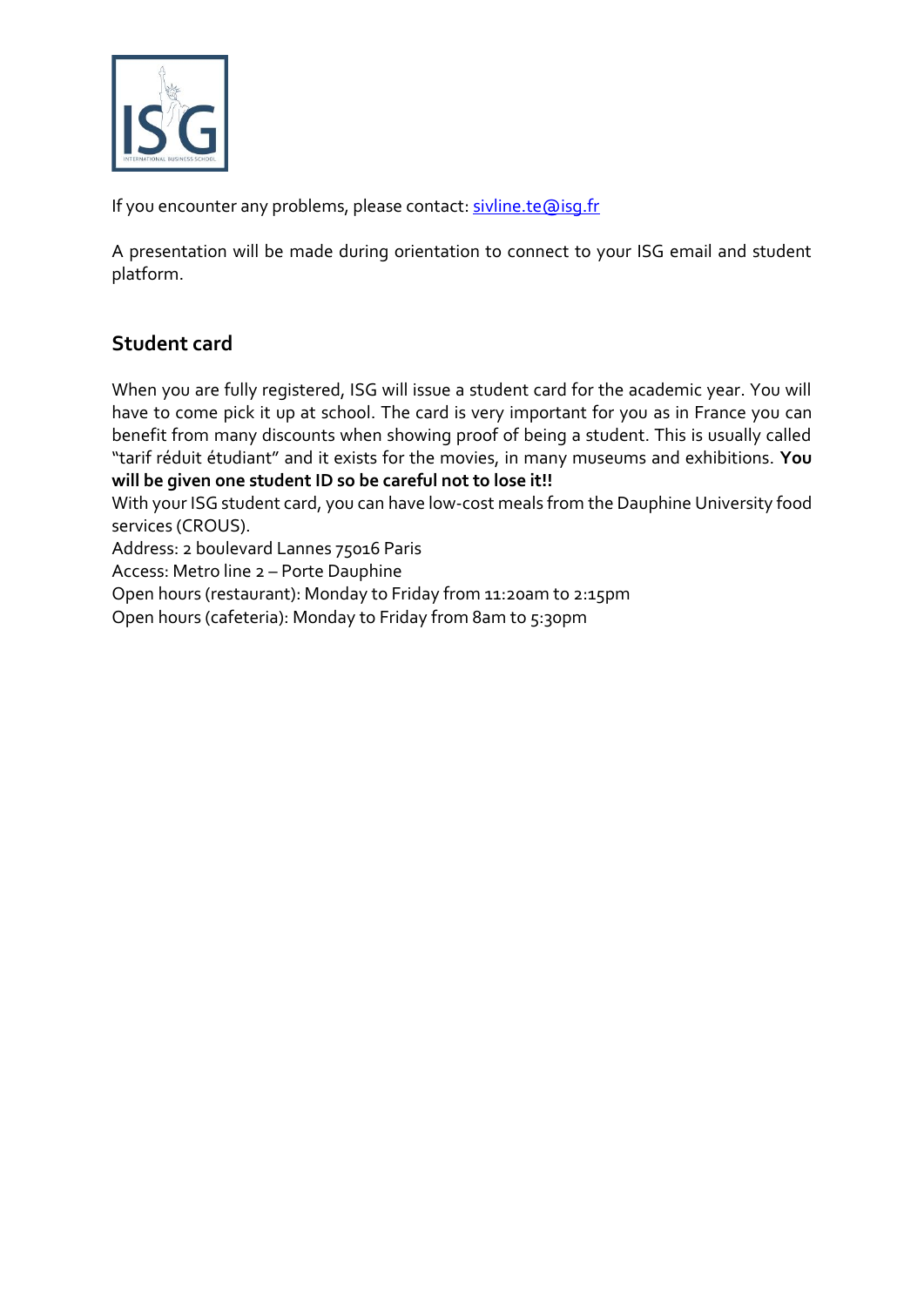

## ACADEMIC INFORMATION

#### <span id="page-7-1"></span><span id="page-7-0"></span>**Orientation**

There will be an orientation day each semester before the first day of class. You will receive the dates along with your admission letter.

#### <span id="page-7-2"></span>**Courses**

You will receive a link in order to select the courses that you will follow at ISG. If you are staying one year, you will be able to select your courses for the Fall semester before arriving and the courses for the Spring semester at the end of the Fall semester.

#### <span id="page-7-3"></span>**Exams**

Students will be graded through a mid-term, a final exam and their participation in class. Some teachers may also include grades of projects. Details can be found in the syllabus.

#### <span id="page-7-4"></span>**Grades**

The grading system at ISG is based on the European Credit Transfer System (ECTS).

ISG uses a numerical grading system on a scale of 0 to 20. The minimum passing grade for all courses is 10/20 and therefore students earn credit for the course in which they obtain a grade of 10/20 or higher.

However, students will earn credit for a course in which they obtain a grade between 8 and 10/20 if and only if the semester average if above 10/20.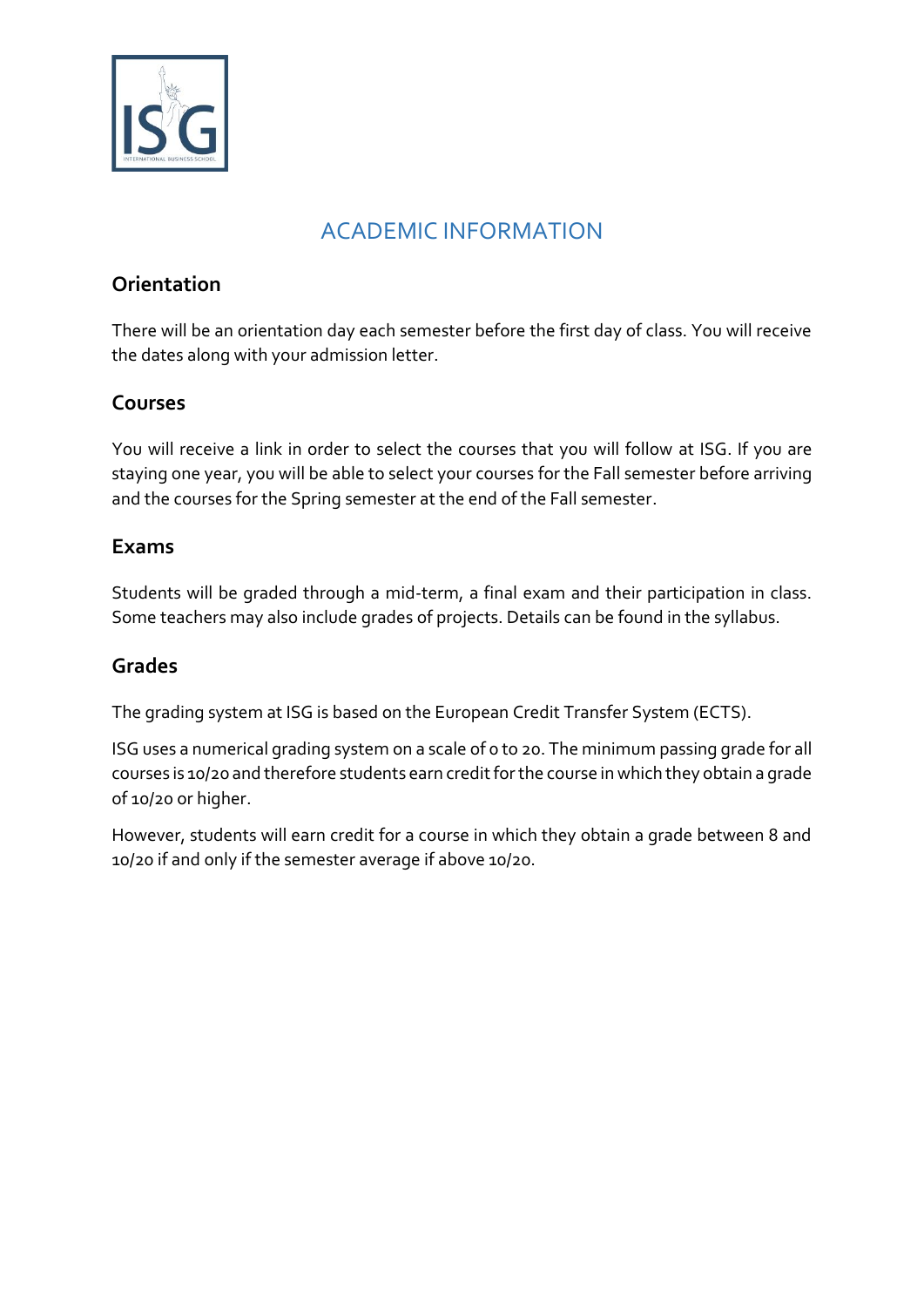

## PREPARING YOUR ARRIVAL

#### <span id="page-8-1"></span><span id="page-8-0"></span>**Checklist**

Below is a checklist to make sure that you have all the documents that may be required during your mobility.

| Documents                                                            | <b>European Countries</b> | Non-European<br>Countries |
|----------------------------------------------------------------------|---------------------------|---------------------------|
| European Health Insurance Card                                       | X                         |                           |
| Medical Insurance                                                    |                           | X                         |
| Civil Liability Insurance                                            | X                         | X                         |
| Repatriation Insurance                                               | Χ                         | X                         |
| Proof of financial resources (in French)                             |                           | X                         |
| Visa for more than 3 month stays                                     |                           | X                         |
| Vaccination Book, or proof that you are up-<br>to-date with vaccines | X                         | X                         |
| Prescriptions, if you're taking a special<br>treatment               | X                         | X                         |
| Official birth certificates<br>$($ + official translation in French) | Χ                         |                           |

Most of these documents are necessary in order to get the French Resident Permit. Only original copies will be accepted, and you should also bring duplicates of all documents.

#### <span id="page-8-2"></span>**Health Insurance**

#### <span id="page-8-3"></span>Insurance for Non-European Students

Students coming from non-European countries and studying in France for over 3 months no longer have to subscribe to the French health insurance policy under the condition that they have a private health insurance from their home country that will cover them during their entire stay in France. **A copy of the insurance in English must be sent to the International Relations Service before the start of the semester. We will not permit students to start the courses until this document has been sent in.**

#### <span id="page-8-4"></span>Insurance for European Students

Students from the European Union must arrive in Paris with a "European Health Insurance Card"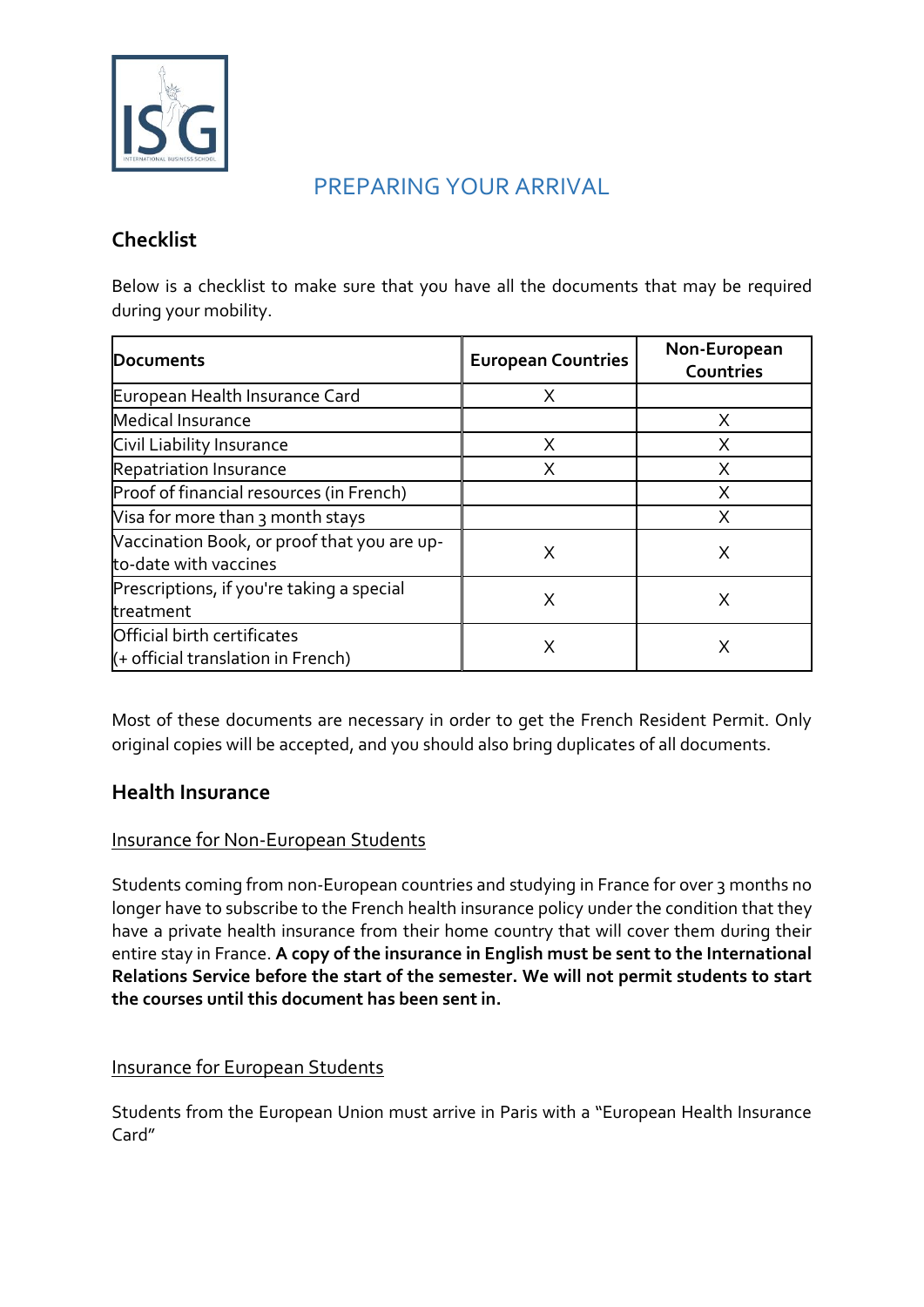

This card insures minimal coverage during their stay in France. It is strongly recommended to subscribe to an additional coverage.

|                                          | CC                                         |
|------------------------------------------|--------------------------------------------|
| $E - 111$                                |                                            |
| 3 Name                                   |                                            |
| ABCDEFGHIJKLMNOPQRSTUVWXYZABCDEFGHIJKLMN |                                            |
| 4 Given names                            |                                            |
| ABCDEFGHIJKLMNOPORSTUVWXYZABCDEFGHI      |                                            |
| Date of birth                            | 6 Personal identification number           |
| DD/MM/YYYY                               | 12345678901234567890                       |
|                                          | 7 Identification number of the institution |
|                                          | 1234567890 - ABCDEFGHIJKLMNO               |
| 8 Identification number of the card      | 9 Expiry date                              |
| 12345678901234567890                     | DD/MM/YYYY                                 |

#### <span id="page-9-0"></span>**Visa**

If you are a native of an EEA State (27 EU Member States + Switzerland, Norway and Liechtenstein), no entry visa is required. You need a valid passport/ID card for the duration of your stay in France.

#### <span id="page-9-1"></span>Non-European students

You are required to obtain a student visa before your arrival in France. You must request the visa form at the French consular services in your country of residence at least 3 months before your departure, you need a valid passport and apply for a visa **"valant titre de séjour" (VLS-TS)** OR a "**Short-stay Visa**" if staying less than 90 days.

The documents required for the visa application vary depending on your country of origin, for more information please contact the nearest French consulate in your country of residence.

**We will request a copy of your visa before the start of the semester. We will not allow students to begin the courses without a copy of this document.** 

**The main documents required for the Visa application will be:** 

**Passport:** validation at least 6 months after you leave France

**Letter of admission:** sent by ISG

**Proof of sufficient income to live in France during your exchange:** minimum monthly income of 615€. In case you possess a scholarship, a certificate of the amount and the duration will be asked.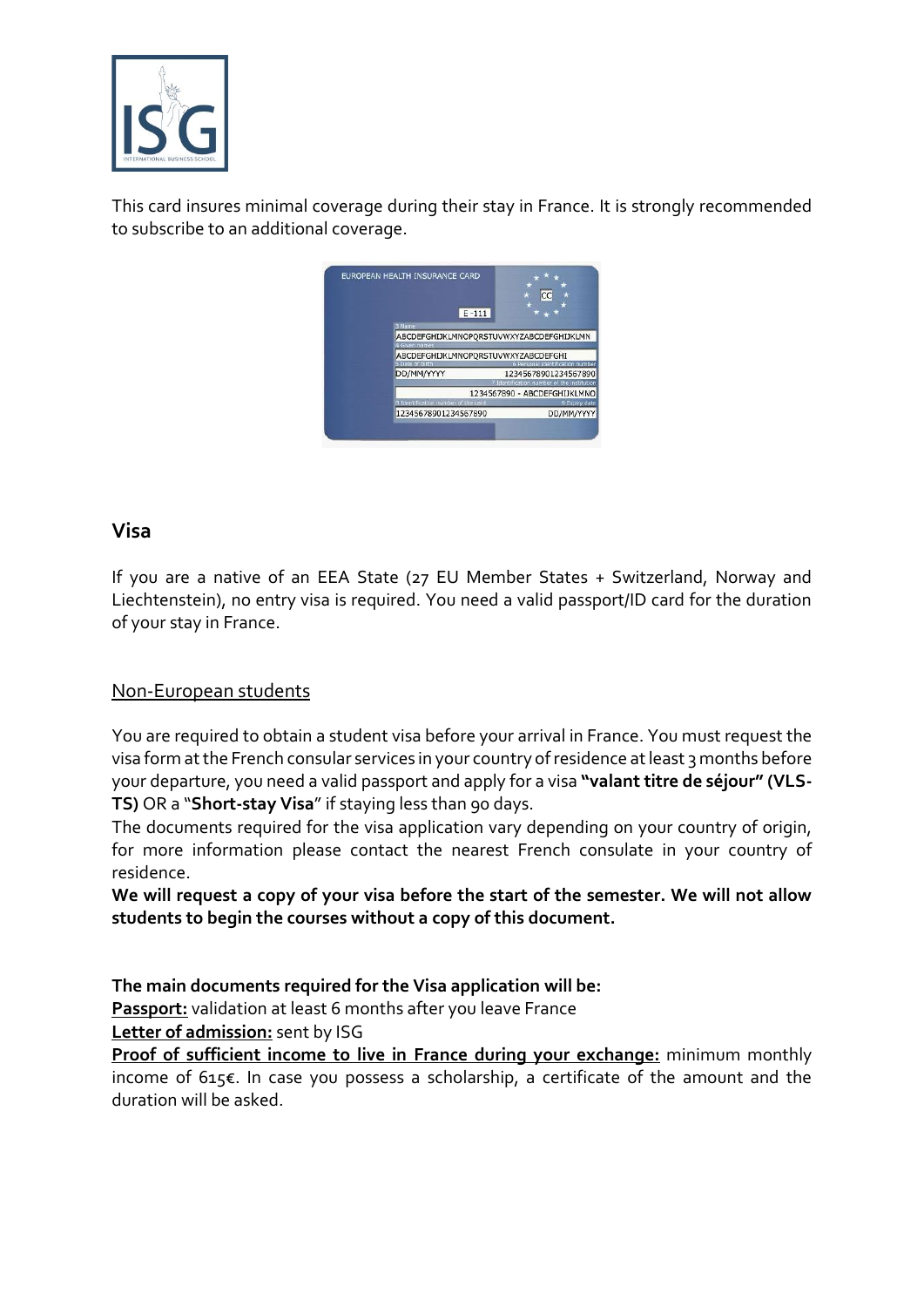

#### For further information:

- [http://www.diplomatie.gouv.fr/fr/venir-en-france/etudier-en-france/demarches](http://www.diplomatie.gouv.fr/fr/venir-en-france/etudier-en-france/demarches-administratives/article/visas-etudiants)[administratives/article/visas-etudiants](http://www.diplomatie.gouv.fr/fr/venir-en-france/etudier-en-france/demarches-administratives/article/visas-etudiants)
- [http://www.campusfrance.org/fr/page/les-visas-de-court-s%C3%A9jour-moins](http://www.campusfrance.org/fr/page/les-visas-de-court-s%C3%A9jour-moins-de-90-jours)[de-90-jours](http://www.campusfrance.org/fr/page/les-visas-de-court-s%C3%A9jour-moins-de-90-jours)
- [http://www.campusfrance.org/fr/page/le-visa-de-long-sejour-pour-etudes-titre](http://www.campusfrance.org/fr/page/le-visa-de-long-sejour-pour-etudes-titre-de-sejour-vls-ts)[de-sejour-vls-ts](http://www.campusfrance.org/fr/page/le-visa-de-long-sejour-pour-etudes-titre-de-sejour-vls-ts)
- <http://www.campusfrance.org/fr/page/la-validation-du-vls-ts>

To check if you need a visa: [http://www.diplomatie.gouv.fr](http://www.diplomatie.gouv.fr/)

#### *Attention:*

*Please note that with a tourist visa you cannot study in France and it is impossible to change this into a student visa! It is also impossible to extend a visa when you are in France, consequently, you will have to return to home country and apply for another visa.*

#### <span id="page-10-0"></span>**OFII**

Students coming from outside the EU might have to obtain a long term visa (VLS-TS) and will need to validate their via within 3 months after arriving in France.

Students will need to do this online through the following website : https://administration-etrangers-en-france.interieur.gouv.fr/particuliers/#/

Students will be asked for the following information :

- A valid email address
- The long term visa number
- Arrival date in France
- Bank card to pay the 50€ tax fee

At the end of the procedure, students receive the confirmation of registration of the visa in a PDF document sent by email. The certificate must be saved, printed and kept during the entire stay in France.

#### <span id="page-10-1"></span>**Housing**

Finding a place to stay in Paris can sometimes be quite difficult so we strongly recommend that you start looking before you leave your country. Housing will cost you between 800 and 1200 Euro/month for a student (first months are more expensive because of agency fees, deposits…) and home insurance is mandatory (around 100€ a year). <https://www.numbeo.com/cost-of-living/>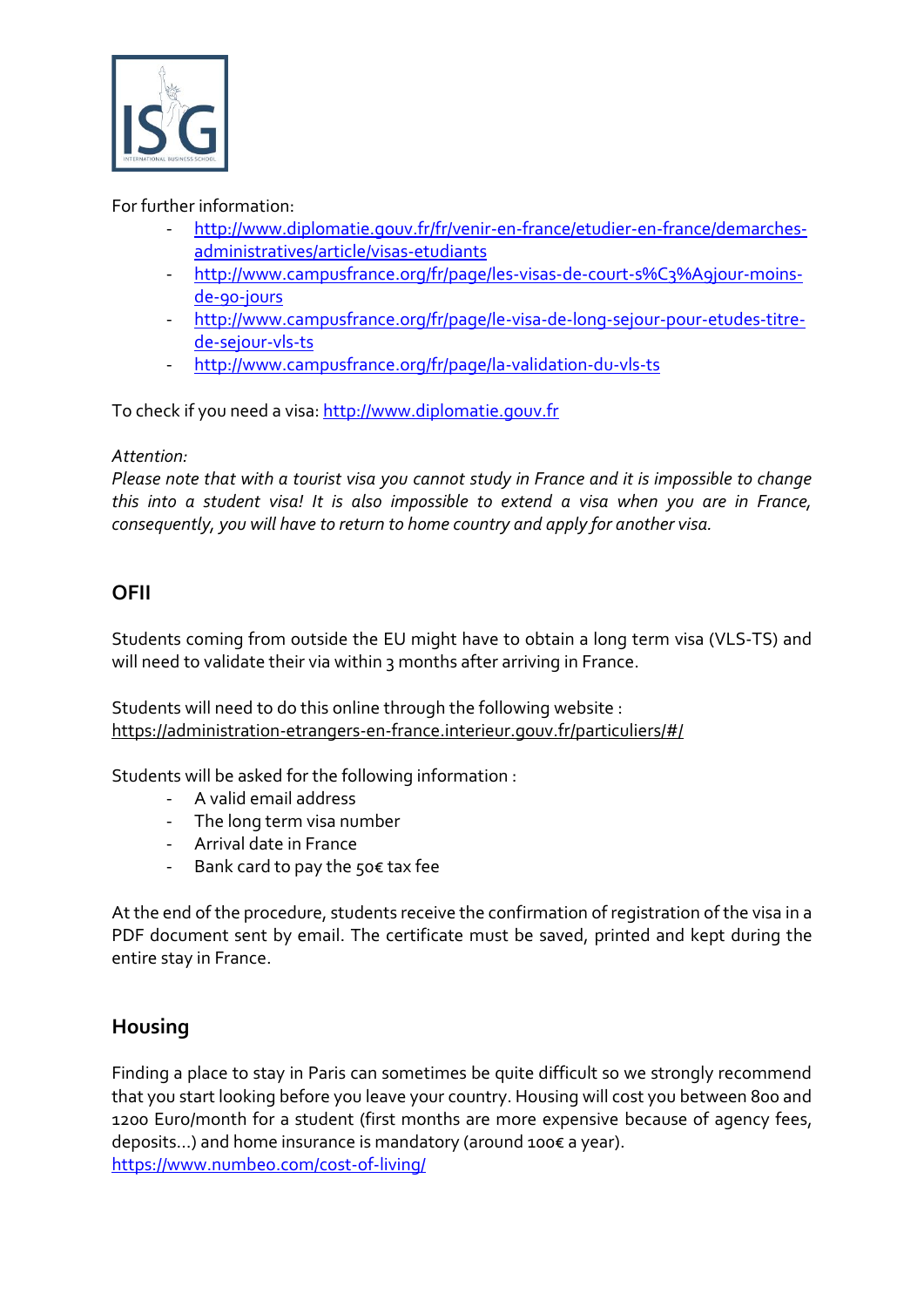

ISG does not have on or off campus housing however we work with a housing platform where you can find rentals, flat shares and homestay offers. More information on the following link: [http://logement.isg.fr](http://logement.isg.fr/) *You will also find a list of temporary housing at the end of this guide.* 

> **AII ISG HOUSING SERVICE** on a single logement.isg.fr/en Find different offers such as rentals, colocations and homestay accommodations among a large choice of private landlords, agencies and student residences ! A multilingual support team (French, English, Spanish, Italian, Mandarin) is available 6 days a week to accompany you in your housing research.<br>Do not hesitate to contact the team at +33 1 80 92 64 01 or booking@studapart.com Edited by **Studapart**

Here is a range of housing costs:

- Temporary: A night in a 2 star hotel is around 100 Euro, but you can find a hostel for 30 Euro/night.
- Private residence: Students have to pay the entire stay right away. Prices go from 600 to 1000 Euro/month.
- Cité Universitaire Internationale: 400 Euro/month.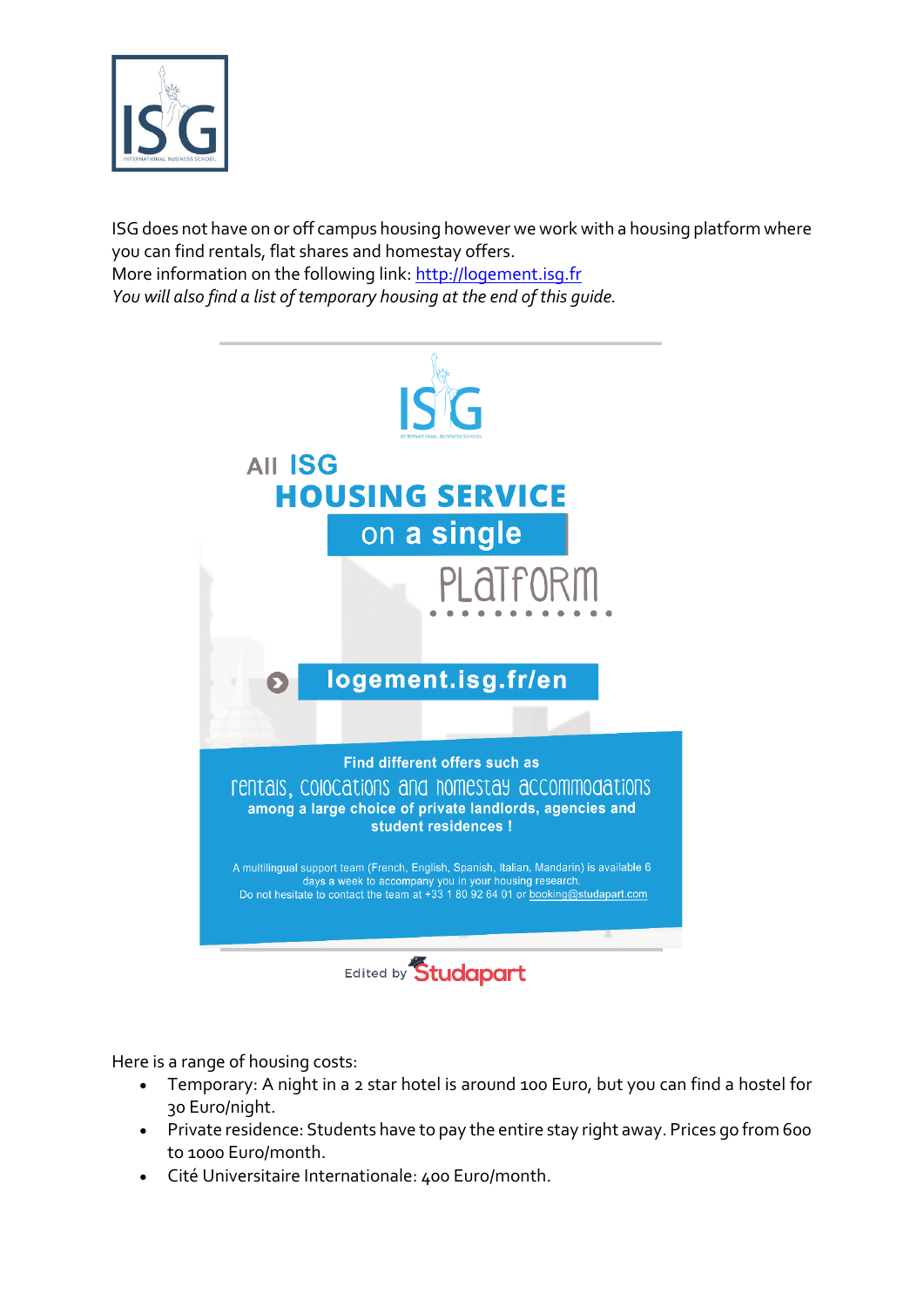

- Apartments for rent: between 600 and 1000 Euro/month for a studio.
- Room: from 500 and 1000 Euro/month.
- Apartment sharing: from 400 to 800 Euro/month.

#### <span id="page-12-0"></span>Housing Insurance

Most host families, residences and owners require students to take out a comprehensive housing insurance policy. You can ask information in several insurance companies upon arrival.

#### <span id="page-12-1"></span>Living Costs

The average monthly budget in Paris would be around 1200€. Fortunately, the student status gives right to many discounts in transportation, libraries, sports, cinemas, museums, university cafeterias etc.

Please check out the following website to get an idea of costs in France : <https://www.numbeo.com/cost-of-living/in/Paris>

#### <span id="page-12-2"></span>Housing subsidy

Students are allowed to request a housing subsidy from the CAF (Caisse d'Allocations [Familiales\)](https://www.caf.fr/), this organization will decide if the students are eligible.

*You will find the application procedure at the end of this guide.* You must have your housing contract and a French bank account before starting the procedure.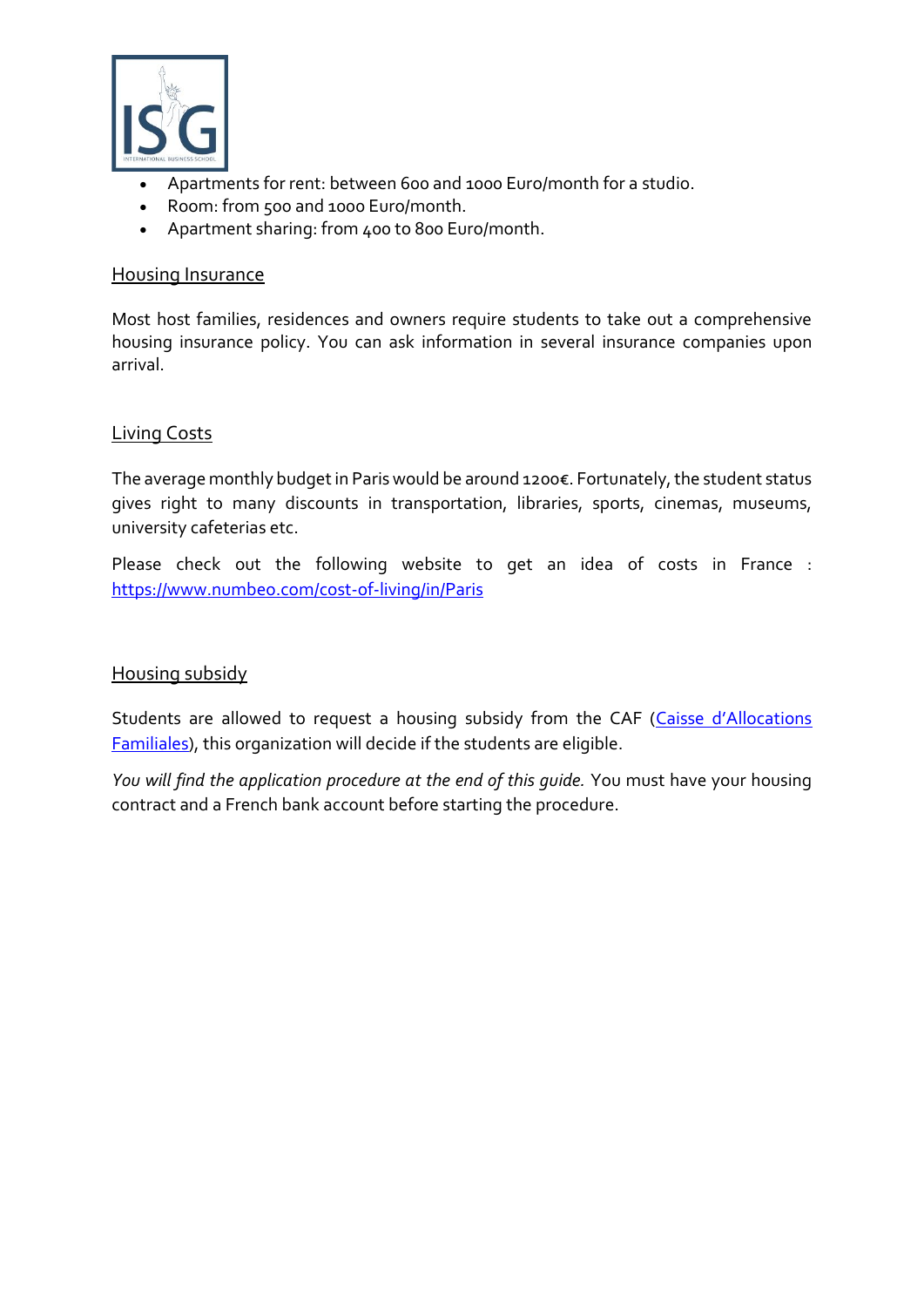

## ARRIVING IN PARIS

#### <span id="page-13-1"></span><span id="page-13-0"></span>**Getting to Paris**

You will most certainly arrive in one of the two main Paris airports: [Roissy Charles de Gaulle](https://www.google.fr/maps?dcr=0&q=roissy+charles+de+gaulle&um=1&ie=UTF-8&sa=X&ved=0ahUKEwjzss6avOnZAhWBLRQKHfFdAe8Q_AUICigB) o[r Orly.](https://www.google.fr/maps/place/A%C3%A9roport+de+Paris-Orly/@48.7262433,2.3630585,17z/data=!3m1!4b1!4m5!3m4!1s0x47e675b1fa6a3b1d:0x9d78ded743db8422!8m2!3d48.7262433!4d2.3652472?dcr=0) In order to get information about the airports and how to reach the city, please go to the following website: [Aéroports de Paris](http://www.aeroportsdeparis.fr/Adp/en-GB/Passagers/)

If you have heavy luggage with you, we recommend you take a cab or a bus because the RER and metro can sometimes be difficult with big suitcases.

If you want to come by RER, you'll find the itinerary [here.](https://www.google.fr/maps/dir/Paris-Charles+De+Gaulle+(CDG),+95700+Roissy-en-France/Paris/@48.9332677,2.38663,12z/data=!3m1!4b1!4m14!4m13!1m5!1m1!1s0x47e63e038e4ccf5b:0x42be0982f5ba62c!2m2!1d2.5479245!2d49.0096906!1m5!1m1!1s0x47e66e1f06e2b70f:0x40b82c3688c9460!2m2!1d2.3522219!2d48.856614!3e3)

If you want to come by taxi, it will cost around 50 to 55€ to Paris from Charles de Gaulle and 35 to 40€ from Orly.

#### <span id="page-13-2"></span>Transportation in Paris (More information www.ratp.fr)

#### Metro

The "Métro" in Paris has been in existence since 1898, and although it is one of the oldest subway systems, you will find that it is an efficient way of transport. The system has 16 metro lines that reaches 302 metro stations. Trains run between 5:30am and 0:30pm during the week and up to 1:30am on Fridays and Saturdays. You will be able to get a free map of the metro at any station.



Tickets can be purchased at the booths where you can choose to buy a single trip (un ticket), a booklet of 10 tickets (un carnet) or a monthly and year pass (Carte Navigo or Imagine R). The annual or monthly pass are the cheapest options if you use the transportation system on a regular basis, this pass can be used in the metro, but also RER, buses and trams.

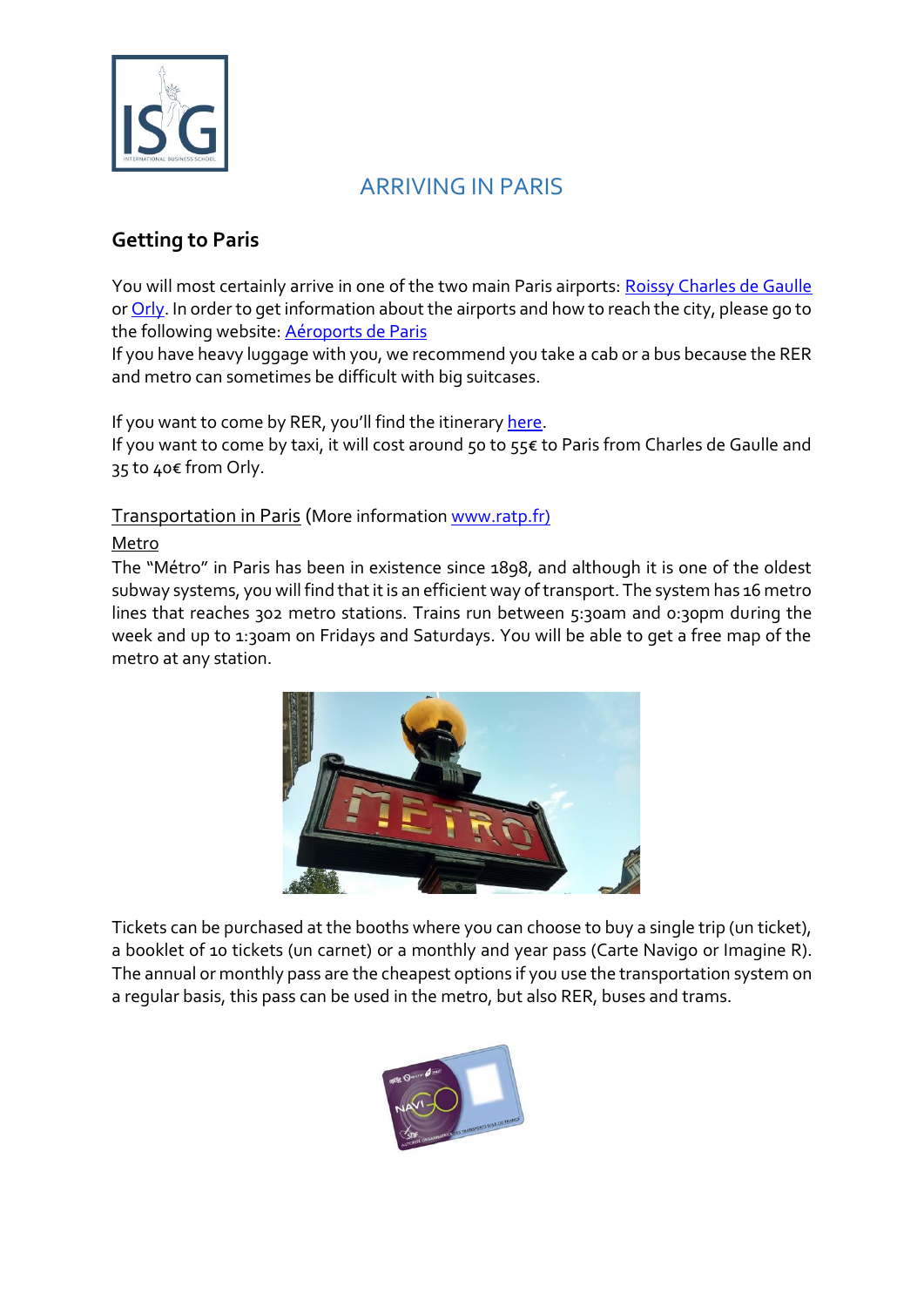

| <b>Ticket</b> | <b>Price</b>               | <b>Conditions</b>            |
|---------------|----------------------------|------------------------------|
| Single Ticket | 1.90€                      | Metro, bus, certain RER, can |
|               |                            | be used once                 |
| Navigo year   | 75.20€/month for 12 months | Metro, bus, RER, unlimited   |
|               |                            | number of trips              |
| Navigo month  | 75.20€/month               | Metro, bus, RER, unlimited   |
|               |                            | number of trips              |
| Navigo week   | 22.80€/week                | Metro, bus, RER, unlimited   |
|               |                            | number of trips              |
| Imagine R     | 350€/year                  | Students under 26 years,     |
|               |                            | possible to request in       |
|               |                            | September, October,          |
|               |                            | November, December and       |
|               |                            | January.                     |
|               |                            | Metro, bus, RER, unlimited   |
|               |                            | number of trips              |
|               |                            |                              |

Please note that should you purchase any of the above tickets, make sure that you carry it with you at all times even after you have entered the train since you may be asked to present it once you exit from the train. If you get caught without possessing a ticket, you will have to pay a fine.

#### RER

The RER (Réseau Express Régional) is a high speed subway system which runs from the city to the suburbs. There are five lines  $(A, B, C, D, E)$  which connect to the metro lines. The key junction stations for the RER are Châtelet/Les Halles, Nation, Etoile and Auber. Be careful not to confuse Charles de Gaulle – Etoile (where the Arc de Triomphe is located) with Charles de Gaulle - Roissy (the main airport of Paris).

When you use the RER, you will note that there are fixed signs over the platforms indicating the destinations, times and names of the trains, the sign will also indicate whether the train is short (train court) or long (train long), this is important when it arrives, if it is a short train, you might be 100 meters behind.

A word of caution: in the places outside of Paris, stations in the evenings are normally deserted and can be unsafe for a single traveler.

#### Bus

Should you decide to use the bus in Paris, it is advisable to consult the various bus routes inside the metro, at bus stops or on your transport map.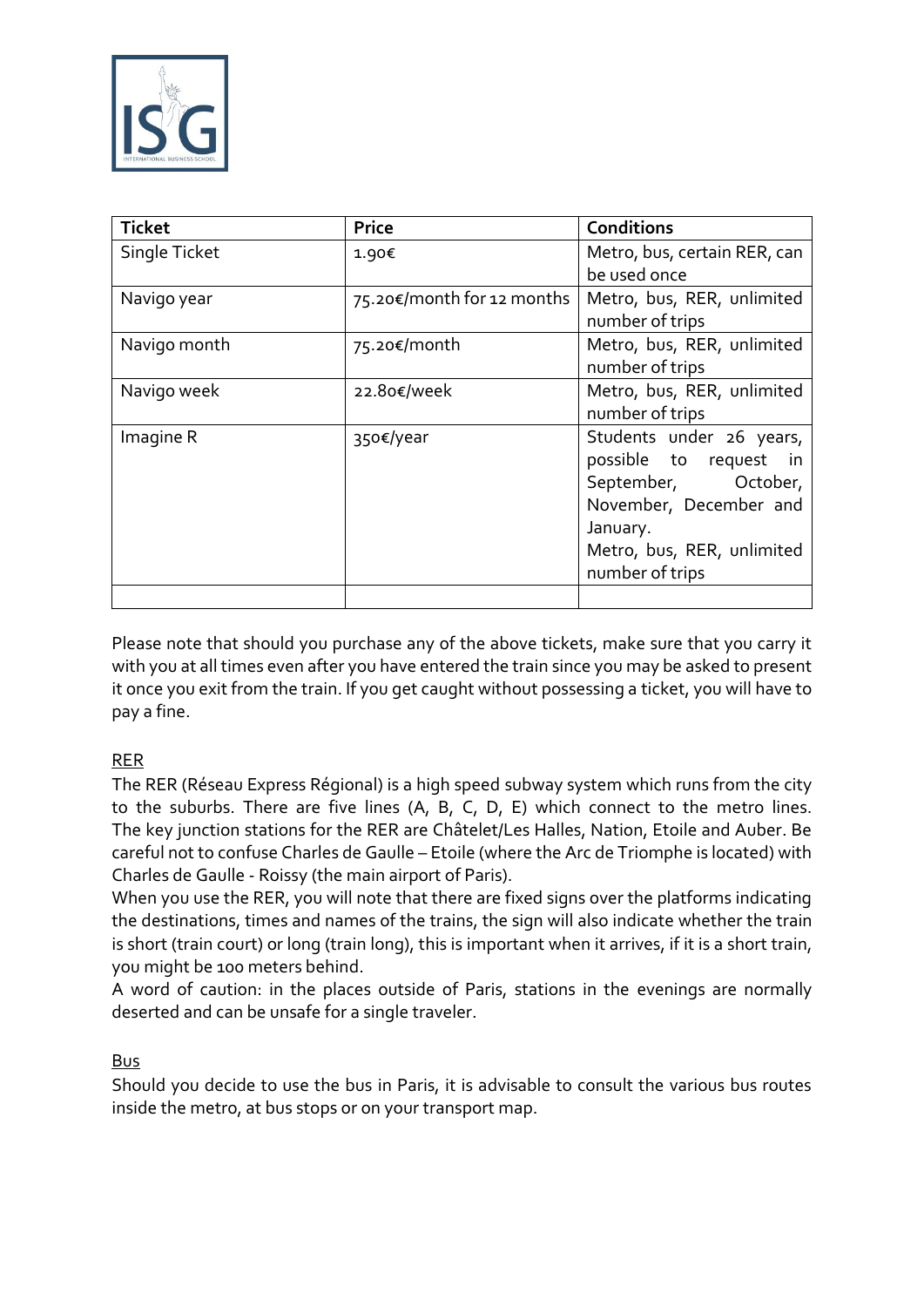

<span id="page-15-0"></span>We recommend students to open a bank account in France, especially for those staying more than a semester, you will also need a bank account to receive the housing subsidy. You can open your account in any bank, but you will find below 2 banks close to ISG:

- [Société Générale,](https://www.google.fr/maps/place/Soci%C3%A9t%C3%A9+G%C3%A9n%C3%A9rale/@48.8665523,2.2747512,17z/data=!4m5!3m4!1s0x0:0xb46b9d2c3ed10297!8m2!3d48.8662135!4d2.2767468) 172 avenue Victor Hugo
- [BNP Paribas,](https://www.google.fr/maps/place/BNP+Paribas+-+Paris+Victor+Hugo/@48.8664387,2.2749362,17z/data=!4m5!3m4!1s0x47e66557e0ed059b:0x7fc976fe119293ea!8m2!3d48.8664387!4d2.2771249) 39 avenue Victor Hugo

#### <span id="page-15-1"></span>**Telephones**

You may want to get a sim card when you arrive in Paris in order to make local calls and connect to the internet. You can go into any telephone shop and buy a card for around 10€ and pay as you go, you just need to make sure that your phone is not blocked by your home operator.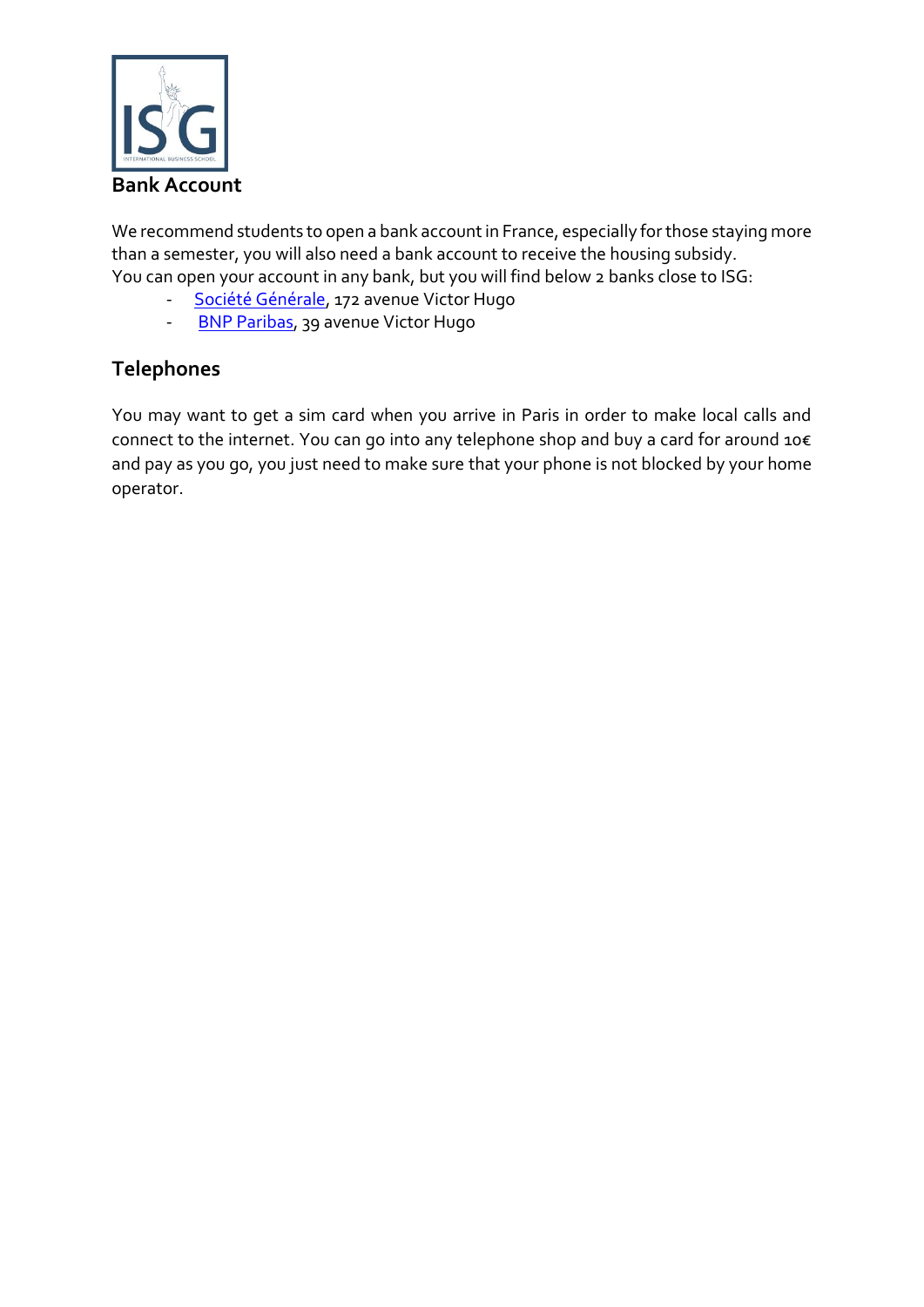![](_page_16_Picture_0.jpeg)

## PRACTICAL INFORMATION

#### <span id="page-16-1"></span><span id="page-16-0"></span>**Useful apps**

| <b>RATP</b>        | Public transport in Paris<br>Free |      |
|--------------------|-----------------------------------|------|
| City Mapper        | <b>Transportation in Paris</b>    | Free |
| Uber               | Chauffeured vehicle               | Free |
| Time Out           | What to do in Paris               | Free |
| My City Highlight  | Discover the highlights of Paris  | Free |
| Paris              |                                   |      |
| My Airport         | Airport Information               | Free |
| The Fork           | Restaurant selection              | Free |
| AlloCine           | Cinema information                | Free |
| <b>XE Currency</b> | Currency exchange                 | Free |

#### <span id="page-16-2"></span>**Useful phone numbers**

| Anti-poison centre                  | 01 40 05 48 48 |
|-------------------------------------|----------------|
| Charles de Gaulle airport           | 01 70 36 39 50 |
| Drug crisis hotline (free)          | 08 00 23 13 13 |
| <b>Emergency medical assistance</b> | 15             |
| European emergency number           | 112            |
| Fire department                     | 18             |
| Lost objects (RATP)                 | 3246           |
| Orly airport                        | 08 92 56 39 50 |
| Rape crisis hotline (free)          | 08 00 05 95 95 |
| SOS doctor                          | 3624           |
| SOS dentist                         | 01 43 37 51 00 |
| Police department                   | 17             |

#### <span id="page-16-3"></span>**Hospitals & pharmacies**

If you wish to see a doctor in your native language, please contact your embassy.

<span id="page-16-4"></span>English speaking hospitals

Hopital Franco-Britannique, [4 rue Kleber, 92300 Levallois](https://www.google.fr/maps?dcr=0&q=4+rue+Kleber,+92300+Levallois&um=1&ie=UTF-8&sa=X&ved=0ahUKEwii0syP3-nZAhVFXRQKHS-NDJ4Q_AUICigB) / 01 47 59 59 59 Hopital Américan, [63 boulevard Victor Hugo, 92200 Neuilly sur Seine](https://www.google.fr/maps/place/63+Boulevard+Victor+Hugo,+92200+Neuilly-sur-Seine/@48.8929341,2.2702985,17z/data=!3m1!4b1!4m5!3m4!1s0x47e665795b8dfb31:0x76380f57c1e4f31c!8m2!3d48.8929341!4d2.2724872?dcr=0) / 01 46 41 25 25

#### <span id="page-16-5"></span>French public hospitals

<span id="page-16-8"></span><span id="page-16-7"></span><span id="page-16-6"></span>Bichat – Claude Bernard[, 46 rue Henri-Huchard, 75018 Paris](https://www.google.fr/maps/place/46+Rue+Henri+Huchard,+75018+Paris/@48.8982197,2.3300467,17z/data=!3m1!4b1!4m5!3m4!1s0x47e66ef8c100ce9d:0xe1bb2625e2eebcd5!8m2!3d48.8982197!4d2.3322354?dcr=0) / 01 40 25 80 80 Georges Pompidou, [20 rue Leblanc, 75015 Paris](https://www.google.fr/maps/place/20+Rue+Leblanc,+75015+Paris/@48.8387325,2.2719121,17z/data=!3m1!4b1!4m5!3m4!1s0x47e67aa047551c6b:0x115859d66de83d!8m2!3d48.8387325!4d2.2741008?dcr=0) / 01 56 09 20 00 Pitié-Salpêtrière, 47-[83 boulevard de l'Hopital, 75013 Paris](https://www.google.fr/maps/place/47+Boulevard+de+l) / 01 42 16 00 00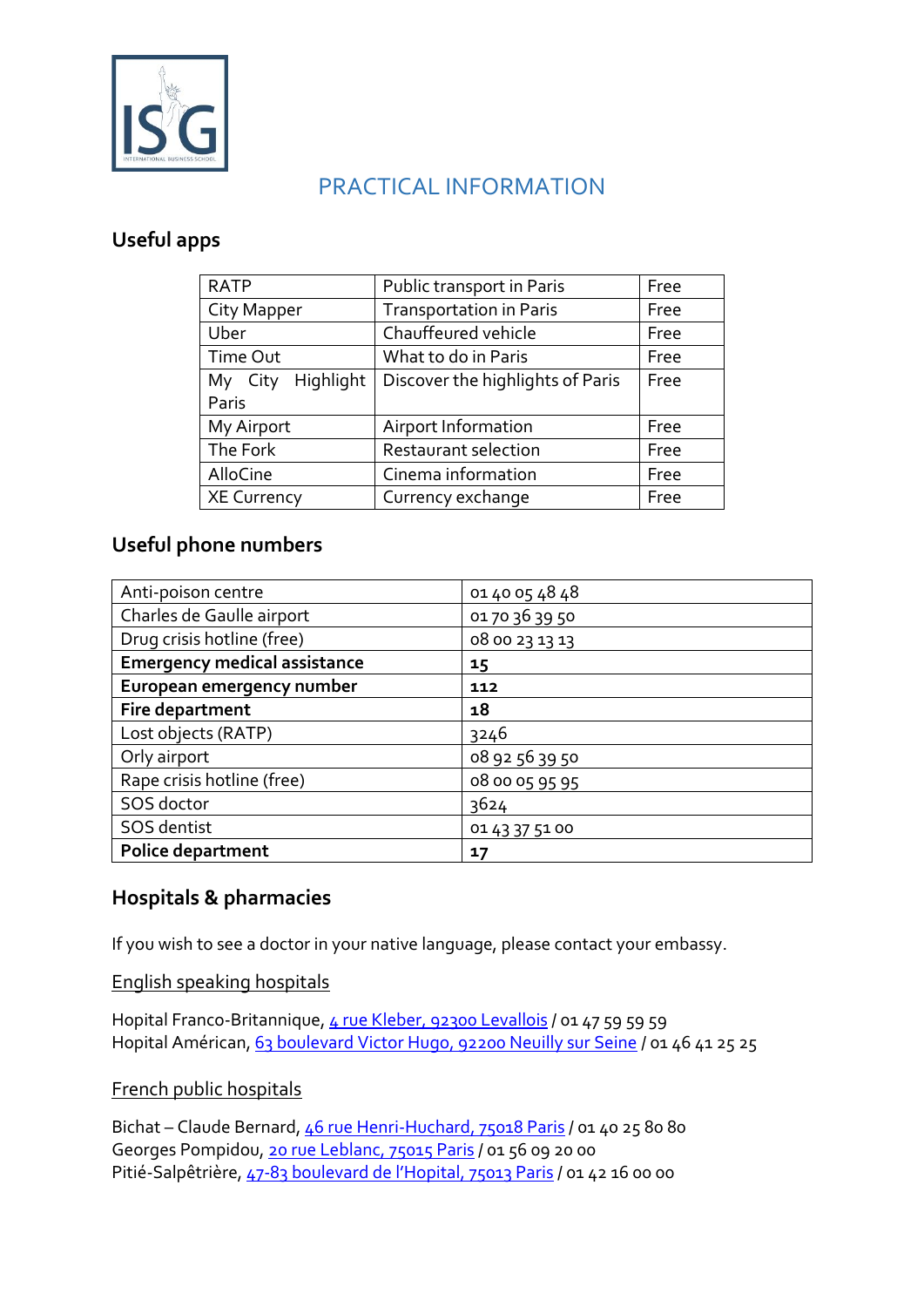![](_page_17_Picture_0.jpeg)

#### <span id="page-17-0"></span>Pharmacies

<span id="page-17-4"></span><span id="page-17-3"></span><span id="page-17-2"></span><span id="page-17-1"></span>British & American Pharmacy,  $\frac{1 \text{ true }$  Auber, 75009 Paris / 01 42 65 88 29 - open 7/7 Grande Pharmacie Daumesnil, [6 place Félix Eboué, 75012 Paris](https://www.google.fr/maps/place/6+Place+F%C3%A9lix+Ebou%C3%A9,+75012+Paris/@48.8390637,2.3933769,17z/data=!3m1!4b1!4m5!3m4!1s0x47e672693c8b0753:0x87ed0dc78e015640!8m2!3d48.8390637!4d2.3955656?dcr=0) / 01 43 43 19 03 – open 7/7 Grande Pharmacie de la Nation[, 13 place de la Nation, 75011 Paris](https://www.google.fr/maps/place/13+Place+de+la+Nation,+75011+Paris/@48.8490415,2.395243,17z/data=!3m1!4b1!4m5!3m4!1s0x47e67270df034e69:0xdca3587d861bd75b!8m2!3d48.8490415!4d2.3974317?dcr=0) / 01 43 73 87 52 - open 7/7 Les Champs-Elysées, [84 avenue des Champs-Elysées, 75008 Paris](https://www.google.fr/maps/place/84+Av.+des+Champs-%C3%89lys%C3%A9es,+75008+Paris/@48.8714848,2.3015999,17z/data=!3m1!4b1!4m5!3m4!1s0x47e66fc3cb26d1df:0xce26ef82dea3678c!8m2!3d48.8714848!4d2.3037886?dcr=0) / 01 45 62 02 41

| Jour de l'An         | New Year's Day              | 1 <sup>st</sup> of January   |
|----------------------|-----------------------------|------------------------------|
| Lundi de Pâques      | Easter Monday               | $10^{th}$ of April 2023      |
| Fête du Travail      | Labor Day                   | $1st$ of May                 |
| Armistice            | <b>Victory Day</b>          | 8 <sup>th</sup> of May       |
| Jeudi de l'Ascension | <b>Ascension Day</b>        | $18th$ of May 2023           |
| Lundi de Pentecôte   | Whit Monday                 | 29 <sup>th</sup> of May 2023 |
| Fête Nationale       | National Day / Bastille Day | $14$ <sup>th</sup> of July   |
| Assomption           | Assumption                  | 15 <sup>th</sup> of August   |
| La Toussaint         | All Saint's Day             | 1 <sup>st</sup> of November  |
| Armistice            | Armistice Day - End of WW1  | 11 <sup>th</sup> of November |
| Noël                 | Christmas                   | 25 <sup>th</sup> of December |

#### <span id="page-17-5"></span>**Public Holidays in France**

#### <span id="page-17-6"></span>**Time Zone**

France is on a GMT+1 time zone. The clocks change twice a year. When the Summer period begins, the clocks go forward one hour (26<sup>th</sup> of Mars 2023) and when the Winter period begins, the clocks go backward one hour ( $29<sup>th</sup>$  of October 2022)

#### <span id="page-17-7"></span>**Currency**

The currency is France is the euro  $(\epsilon)$ . There are bank notes of 5, 10, 20, 50, 100, and 200 euros, and coins of  $1$ ,  $2$ ,  $5$ , 10, 20 and 50 cent along with 1 and 2 euros.

#### <span id="page-17-8"></span>**Smoking in France**

Smoking in France is prohibited in public places (schools, railway stations, metro stations, airports, government buildings, offices, restaurants, clubs, cafes etc). As for e-cigarettes, they are prohibited in school buildings, in public transport and in offices.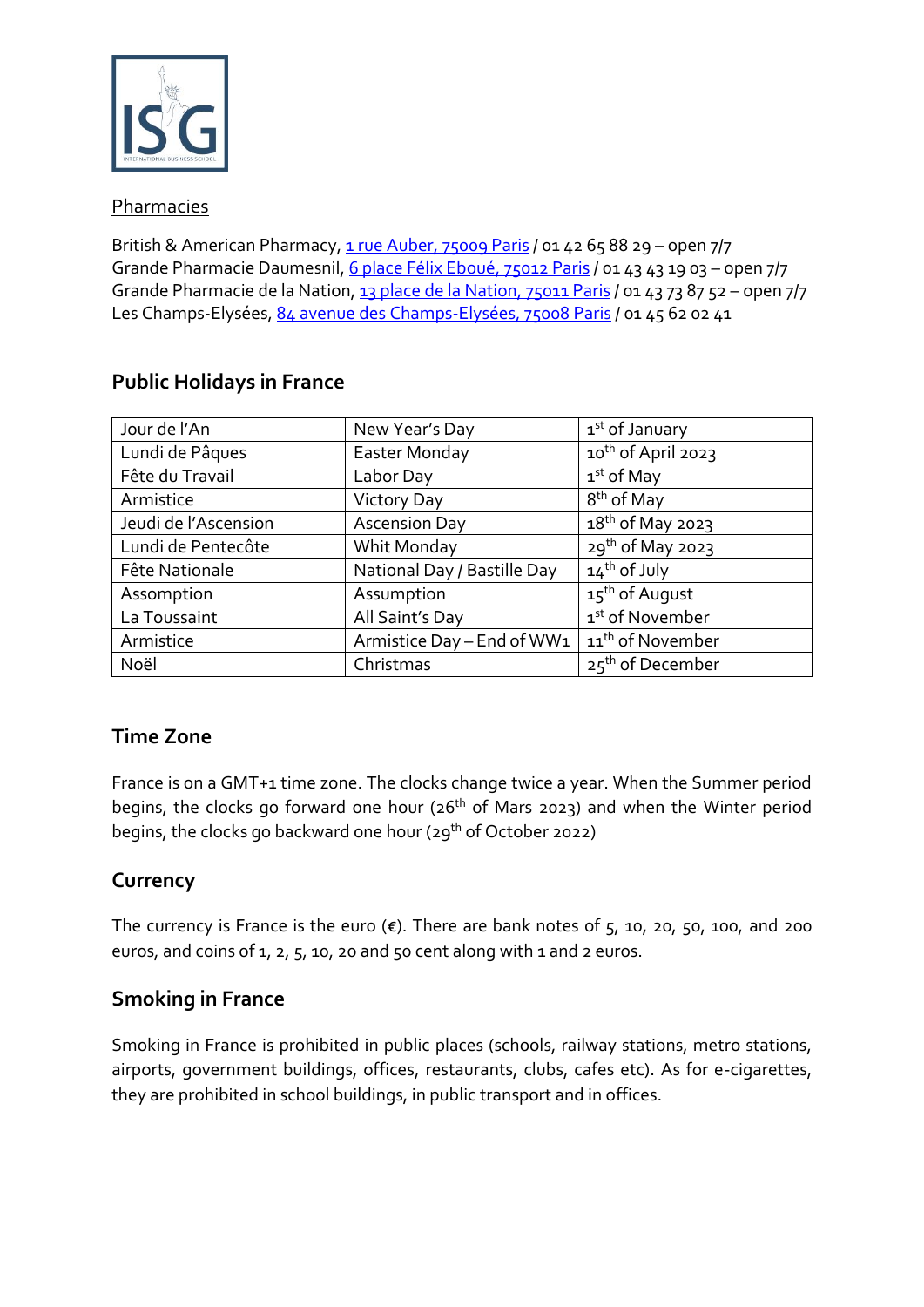![](_page_18_Picture_0.jpeg)

<span id="page-18-0"></span>Around the world, electrical plugs and sockets are male and female, in France, plugs and outlets are both, meaning that they have prongs and receptacles. Make sure your buy an adaptor in order to use your appliances in France.

![](_page_18_Picture_2.jpeg)

#### <span id="page-18-1"></span>**Lexicon**

| Hello                         | Bonjour                          |
|-------------------------------|----------------------------------|
| Good morning / Good afternoon | Bonjour                          |
| Good evening                  | <b>Bonsoir</b>                   |
| Hi / Bye                      | Salut                            |
| Goodbye                       | Au revoir                        |
| See you later                 | A tout à l'heure                 |
| See you soon                  | A bientôt                        |
| See you tomorrow              | A demain                         |
| Yes                           | Oui                              |
| <b>Non</b>                    | <b>No</b>                        |
| Please                        | S'il te / vous plaît             |
| Thank you                     | Merci                            |
| No thank you                  | Non merci                        |
| Sorry                         | Pardon                           |
| I am sorry                    | Je suis désolé(e)                |
| My name is                    | Je m'appelle                     |
| I don't understand            | Je ne comprends pas              |
| I only speak a little French  | Je parle un petit peu Français   |
| Can I ask a question?         | Je peux vous poser une question? |
| Congratulations               | Félicitations                    |
| Well done                     | <b>Bravo</b>                     |
| Enjoy your meal               | Bon appétit                      |
| Merry Christmas               | Joyeux Noël                      |
| Happy New Year                | Bonne année                      |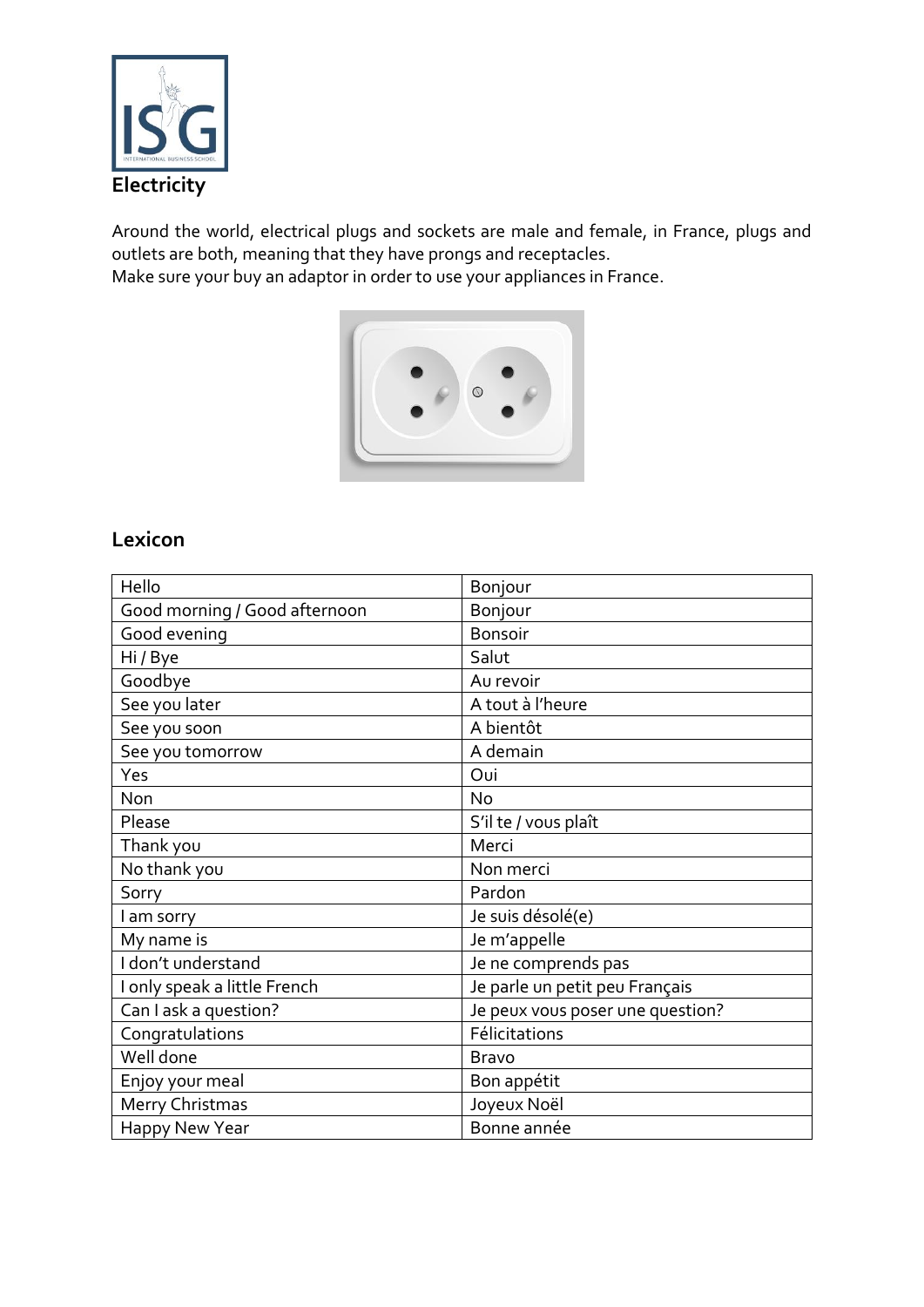![](_page_19_Picture_0.jpeg)

## STUDENT LIFE

### <span id="page-19-1"></span><span id="page-19-0"></span>**Cultural life**

Most national monuments and museums are free to Europeans between the ages of 18 and 25. You will just need to present an official document with your date of birth at the entrance. To check what activities are happening in Paris, you can check out the following websites:

- [en.parisinfo.com](https://en.parisinfo.com/)
- [sortiraparis.fr](https://www.sortiraparis.com/)

There are many places to visit in Paris during your semester at ISG. Why not visit the Louvre Museum, go up the Eiffel Tower, walk around the numerous districts which all have a different history.

- [thetouristinparis.com](http://thetouristinparis.com/paris/en/)

For an evening out, why not discover one of the many plays or events taking place.

- [kiosqueculture.com](http://www.kiosqueculture.com/)

#### <span id="page-19-2"></span>**Travelling**

Why not take the opportunity to discover France and Europe during your semester in Paris. There are various low-cost transportation services:

- Train wit[h Oui SNCF](https://en.oui.sncf/en/)
- Bus with [Oui Bus](https://www.ouibus.com/)
- Flights with **EasyJet, [Vueling](http://www.vueling.com/en)**, among many more...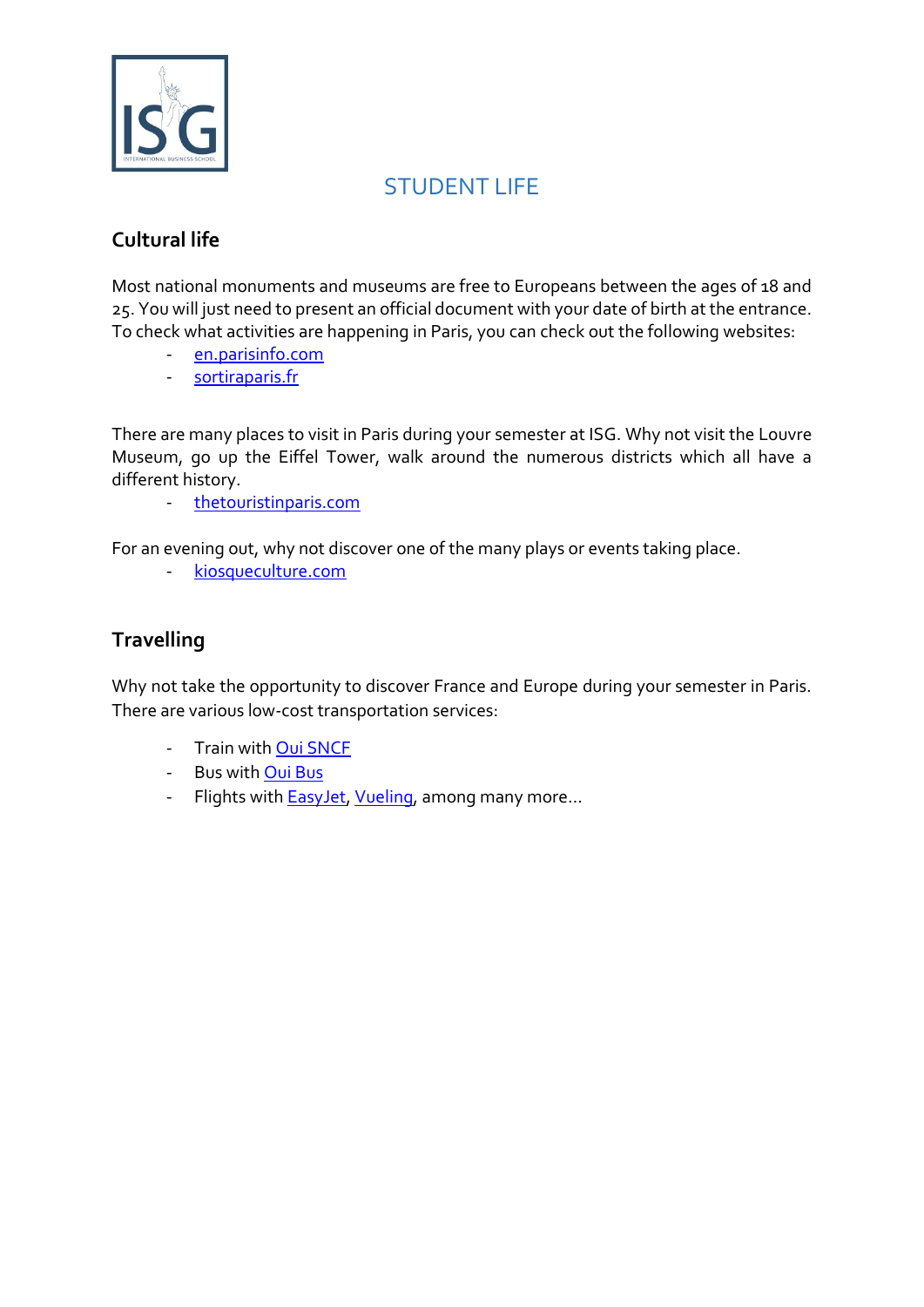![](_page_20_Picture_0.jpeg)

## BEFORE LEAVING

<span id="page-20-0"></span>A few months before leaving Paris, you will need to complete a few procedures.

#### <span id="page-20-1"></span>**Housing**

Préavis (departure notice): you will need to inform your residence or landlord before you leave, depending on the contract, this needs to be done 1 to 3 months before.

Etat des lieux (inventory): before leaving your housing, you will need to do an inventory with your landlord or residence, if anything is missing or has been deteriorated, they can retain part of your deposit.

Caution (deposit): make sure to ask for your deposit, the landlord/residence have 1 to 2 months to give it back.

#### <span id="page-20-2"></span>**Housing subsidy, bank, contracts**

You will need to cancel your subscriptions or contracts, including electricity, internet, phone, insurance etc.

Concerning the housing subsidy and bank, you will need to contact them and give them your new contacts, either in France or back home.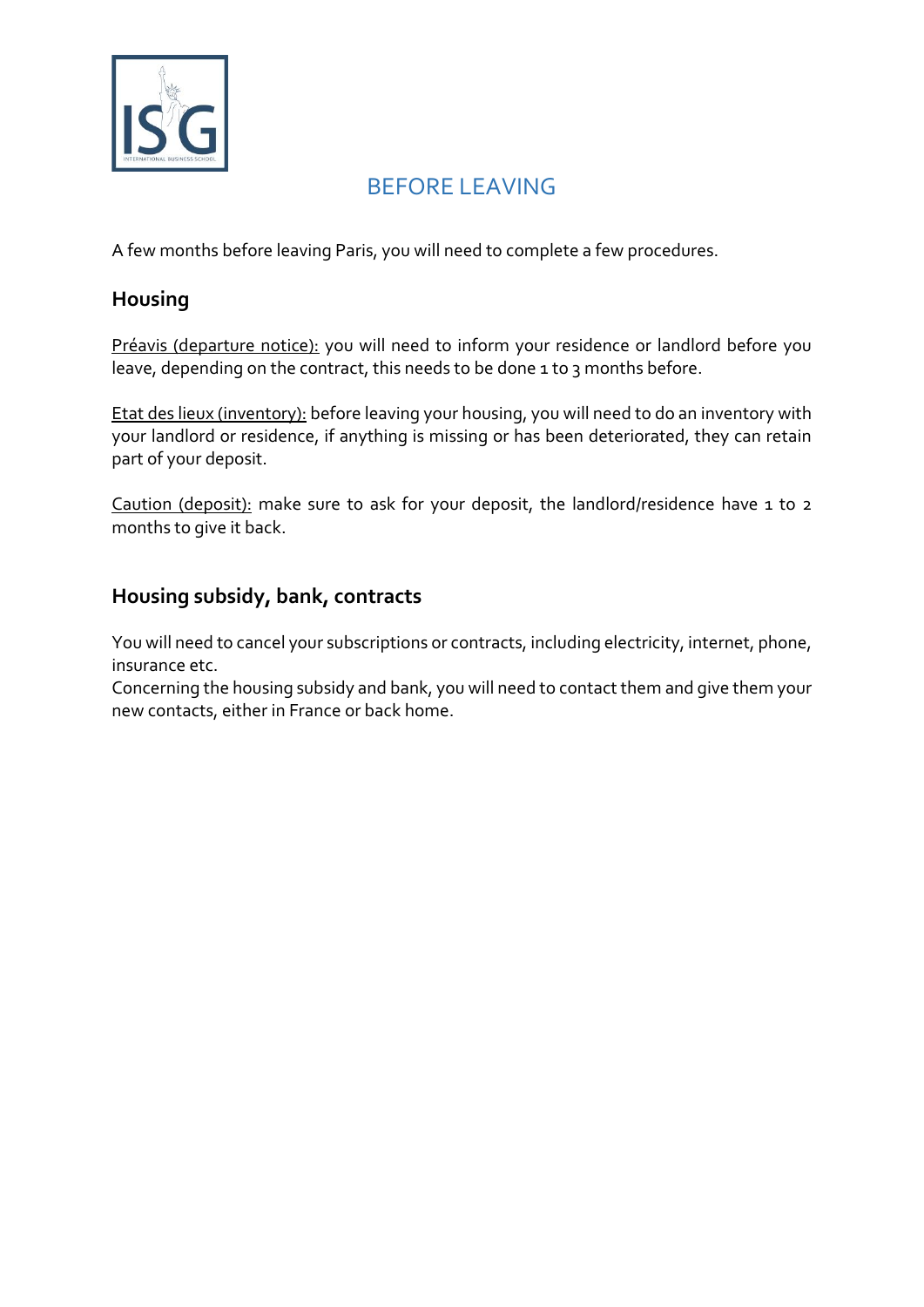![](_page_21_Picture_0.jpeg)

## APPENDIX

## <span id="page-21-1"></span><span id="page-21-0"></span>**Housing**

You will find below a list of housing solutions other than the ISG housing platform.

<span id="page-21-2"></span>Temporary housing

| Youth Hostels (http://www.fuaj.org/) |                       |                |                          |
|--------------------------------------|-----------------------|----------------|--------------------------|
| Bureau des voyages                   | Jean-<br>20<br>rue    | 01 53 00 90 90 |                          |
| de la jeunesse                       | Jacques Rousseau,     |                |                          |
|                                      | 75001 Paris           |                |                          |
| Maison                               | 4 rue Titon, 75011    | 01 43 71 99 21 | Mij.cp@wanadoo.fr        |
| internationale des                   | Paris                 |                |                          |
| jeunes                               |                       |                |                          |
| Résidence                            | Cabanis,<br>rue<br>30 | 01 43 13 17 00 |                          |
| internationale                       | 75014 Paris           |                |                          |
| Centre                               |                       |                | www.cisp.asso.fr         |
| international<br>de                  |                       |                |                          |
| résidence à Paris                    |                       |                |                          |
| <b>Cheap hostels</b>                 |                       |                |                          |
| Hotel Le Village                     | d'Orsel,<br>rue<br>20 | 01 42 64 22 02 | bonjour@villagehostel.fr |
|                                      | 75018 Paris           |                |                          |
| Young & Happy                        | 80 rue Mouffetard,    | 01 47 07 47 07 | www.youngandhappy.fr     |
|                                      | 75005 Paris           |                |                          |

### <span id="page-21-3"></span>Long term housing

| <b>University Residences</b> |                                                                |                |                        |
|------------------------------|----------------------------------------------------------------|----------------|------------------------|
| <b>CROUS</b>                 |                                                                |                | www.crous-paris.fr     |
| <b>ADELE</b>                 | Camille<br>rue<br>34<br>Pelletan,<br>92300<br>Levallois-Perret | 08 92 35 03 70 | www.adele.org          |
| Les Lauréades                |                                                                |                | www.laureades.com      |
| Cité Internationale          | boulevard<br>17                                                | 01 44 16 64 00 | www.ciup.fr            |
| Universitaire<br>de          | Jourdan,<br>75014                                              |                |                        |
| Paris                        | Paris                                                          |                |                        |
| <b>OSE</b>                   | 11-13 rue Serpente,<br>75006 Paris                             | 01 55 42 80 80 | www.leclubetudiant.com |
| Résidences                   |                                                                |                | www.estudines.fr       |
| Estudines                    |                                                                |                |                        |